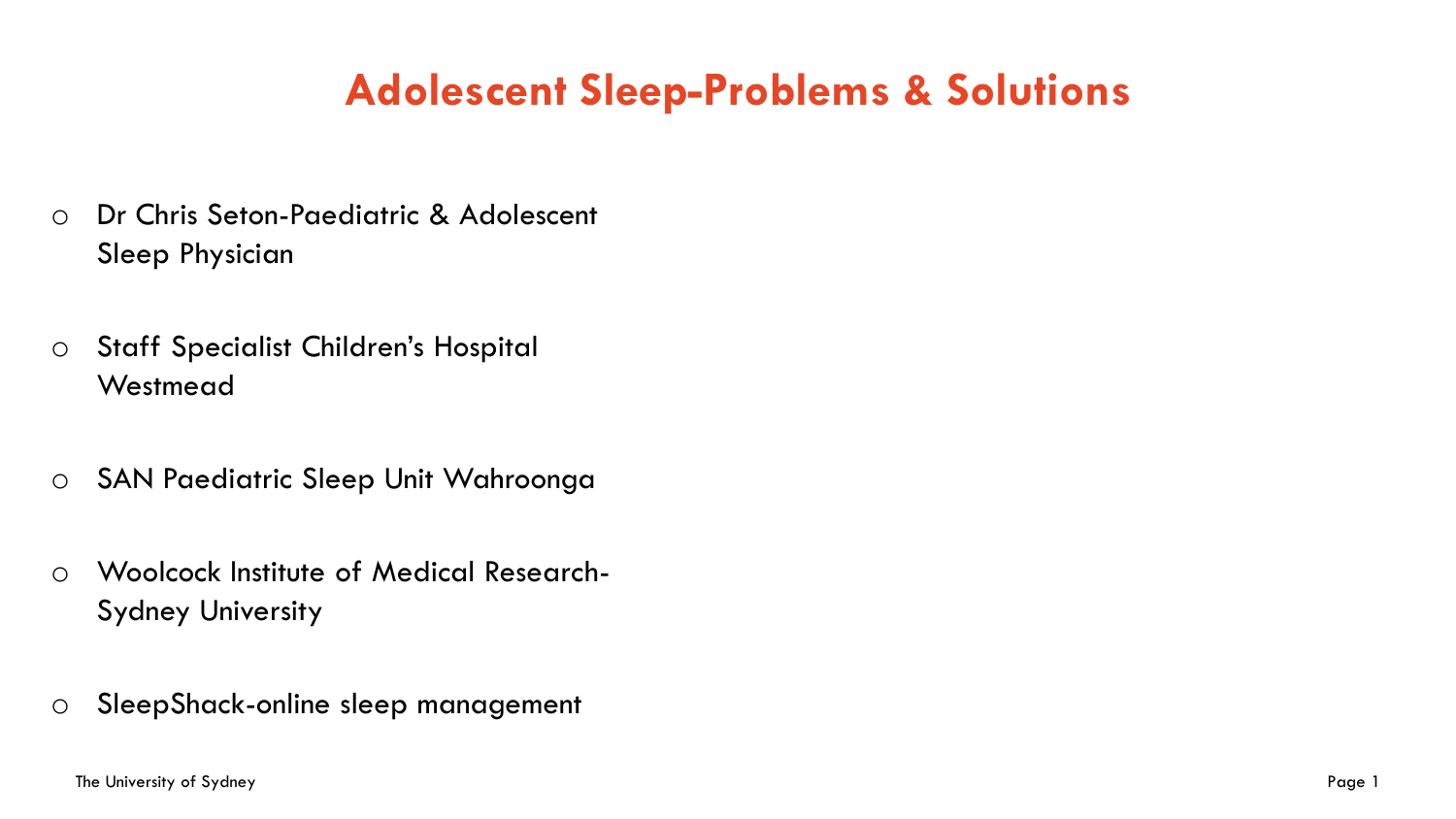# **Are sleep, learning, & mental health problems linked?**

- o Below are 3 of the biggest health problems in adolescents
- $\circ$  Teen sleep deprivation has doubled in the last 15 years from 35% to 70%
- $\circ$  Teen mental health problems increasing  $\omega$  27% per year= a tripling since 2008
- o Meanwhile learning outcomes are heading south. PISA data-learning outcomes in our 15 yr olds dropped from top 12, to  $39<sup>th</sup>$  of 41 high/middle income countries

o Teens in my sleep clinic are tired, AND most have mood  $\&$ /or learning issues BUT is there a linkage?

o Well yes, because when I optimise their sleep patterns & treat their sleep disorder, their moods improve as does their ability to learn. So this makes them (& their parents & teachers) HAPPIER

o So this is practical evidence of a link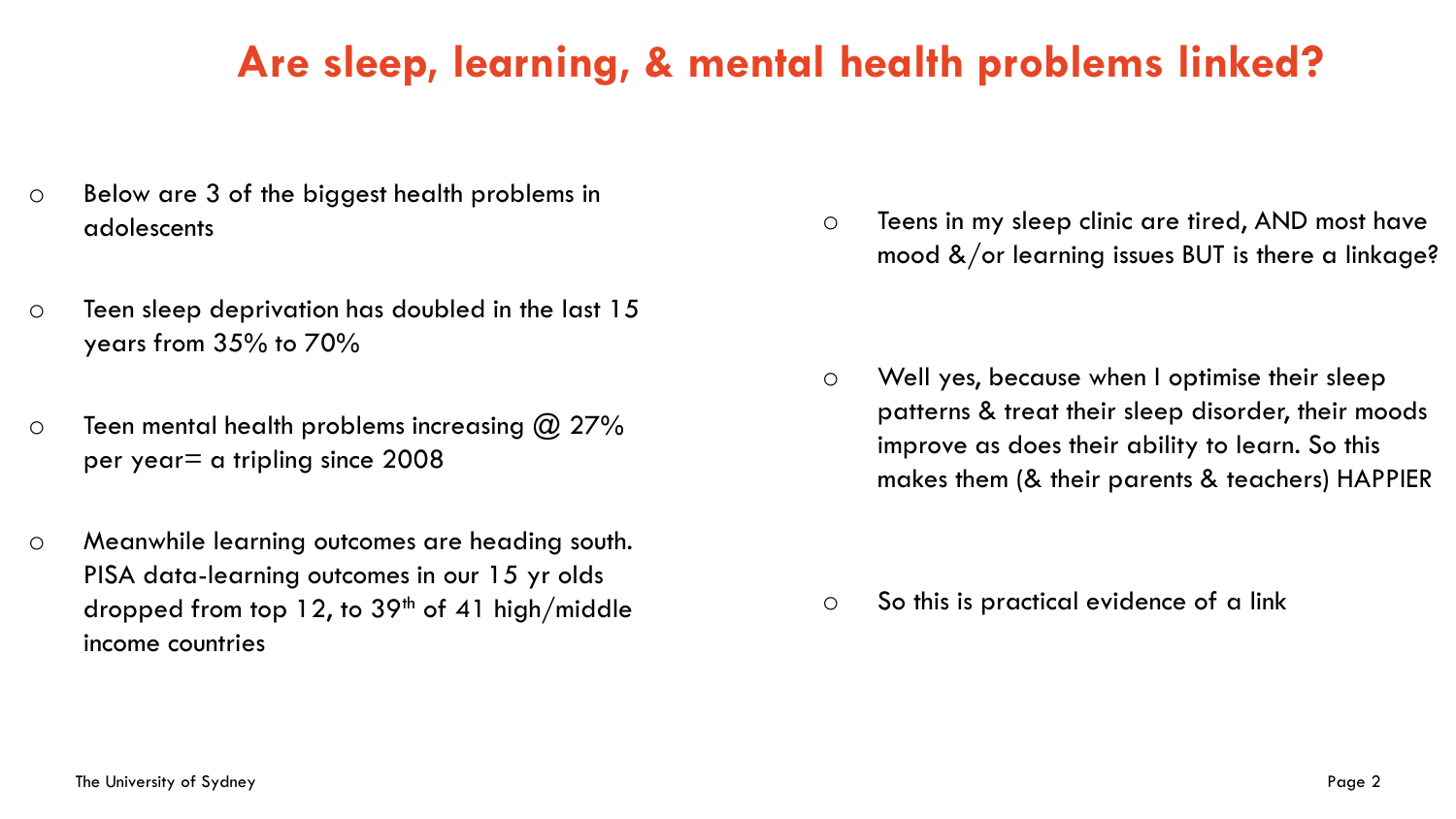# **Cane Toad Testicle size**

- $\circ$  Teenage boys who have inadequate &/or irregular sleep have smaller testicles than boys with good sleep
- o This is the BEST thing you will hear today about bad sleep
- o Sleep deprivation is bad for student brains & bad for their bodies
- o Good sleepers are the equivalent of Queensland cane toads. They are stronger, smarter, run faster, survive longer, & are resilient!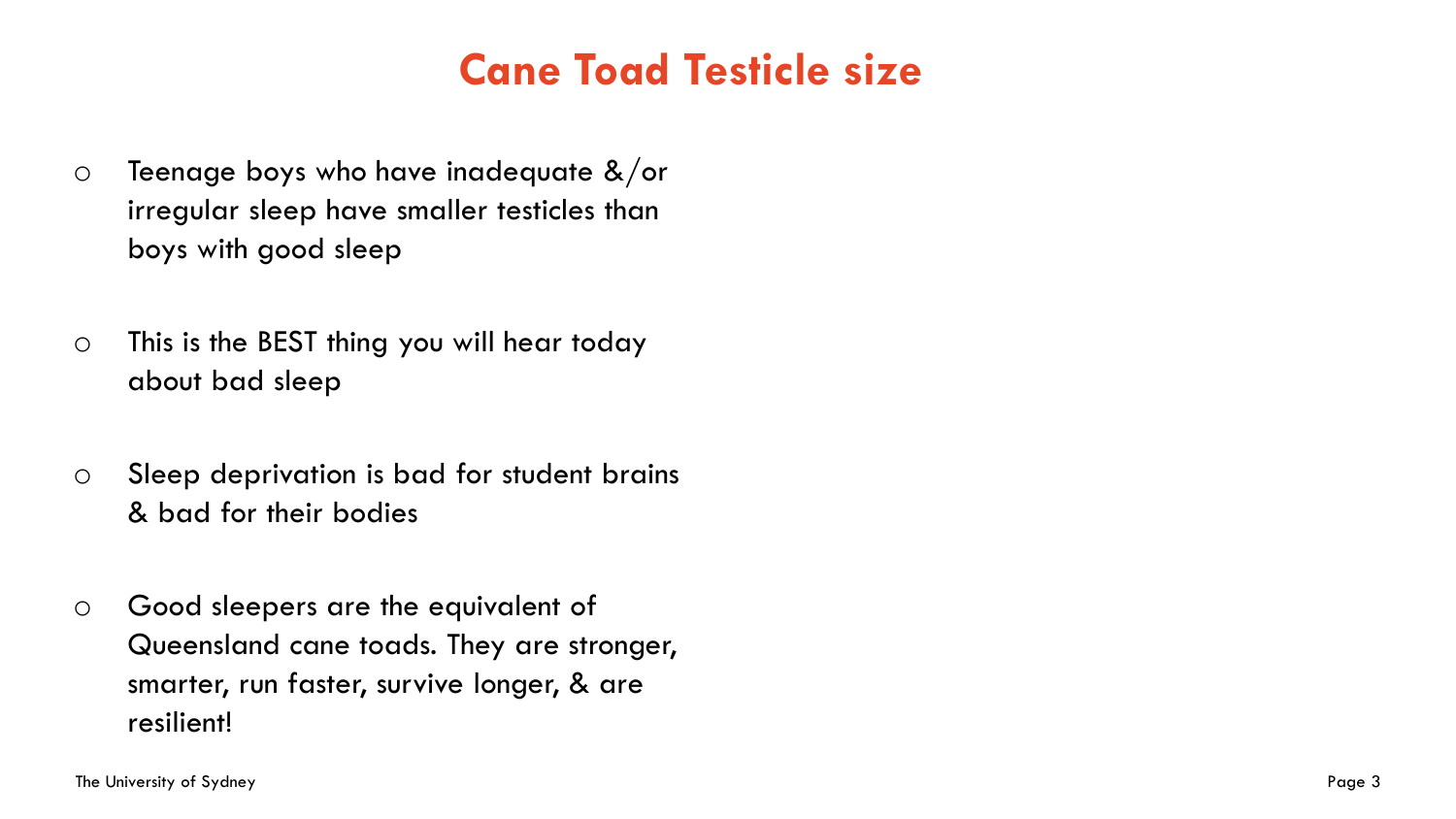# **Talk outline**

- o General points about sleep deprivation-to show you that it is real, and TO CONVINCE YOU, should you need convincing
- o How sleepy are Oz teens & why is sleepiness increasing
- o How electronic screens sabotage sleep
- o Effects of sleep deprivation on learning
- o The sometimes confusing relationship between sleep & mood
- o Meet 2 patients . The 2 extremes. The good & the bad. My success & my failure.
- o Explanation of specific sleep problems (not just a lack of sleep)
- o Role of schools in sleep health
- o Practical treatment strategies for all of you & how I can help further if needed

### The University of Sydney Page 4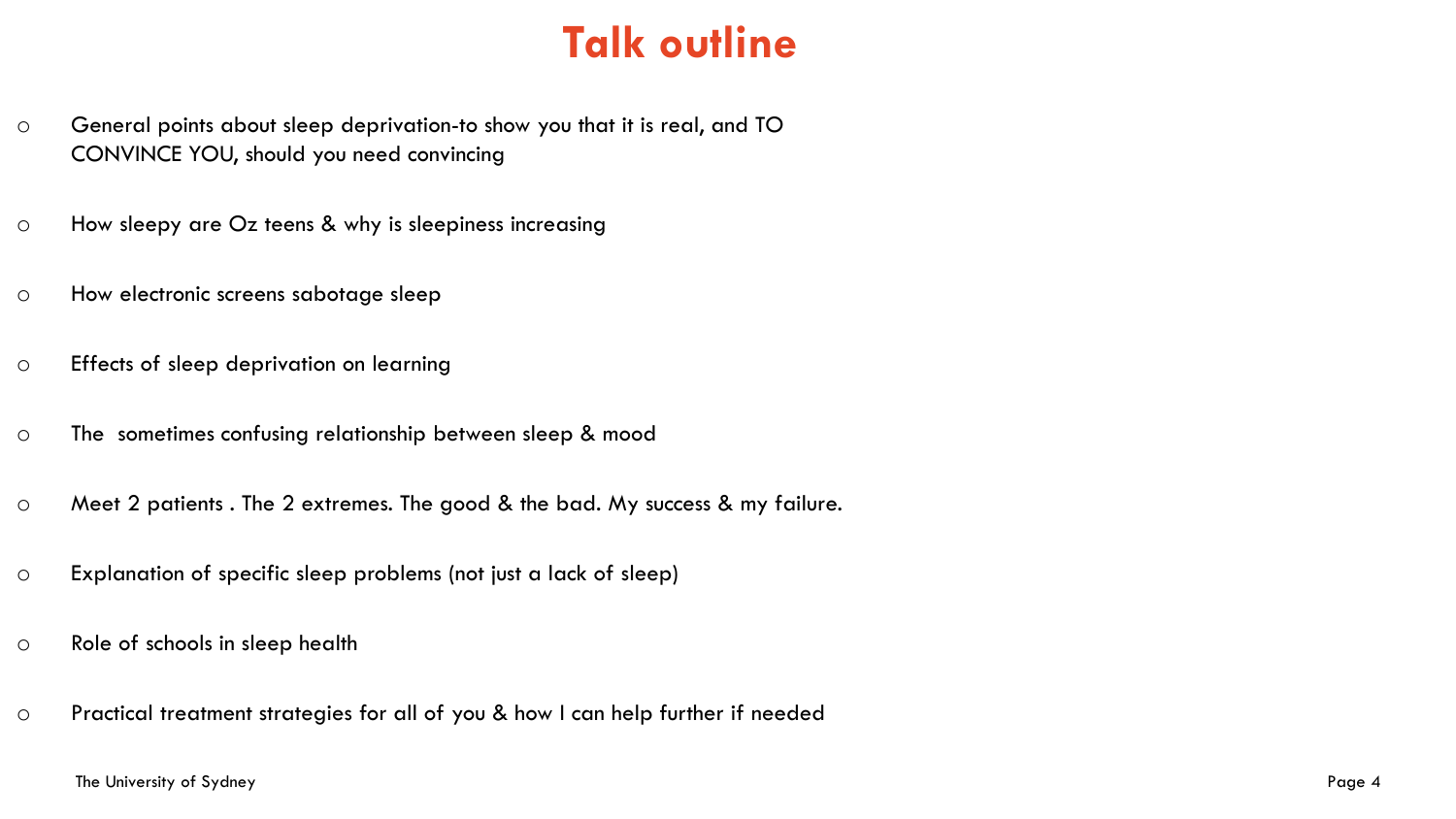# **Some unexpected topics !**

- o Unwanted teen pregnancies
- o Classroom ghosts
- o Altered body image
- o Social jetlag
- o Futile learning
- o Infomania
- o Conditioned arousal
- o Brain hacking
- o Testicles
- o Digital dinosaurs
- o 3 amazing women (no amazing men)
- o Even some gibberish
- o Digital sabbath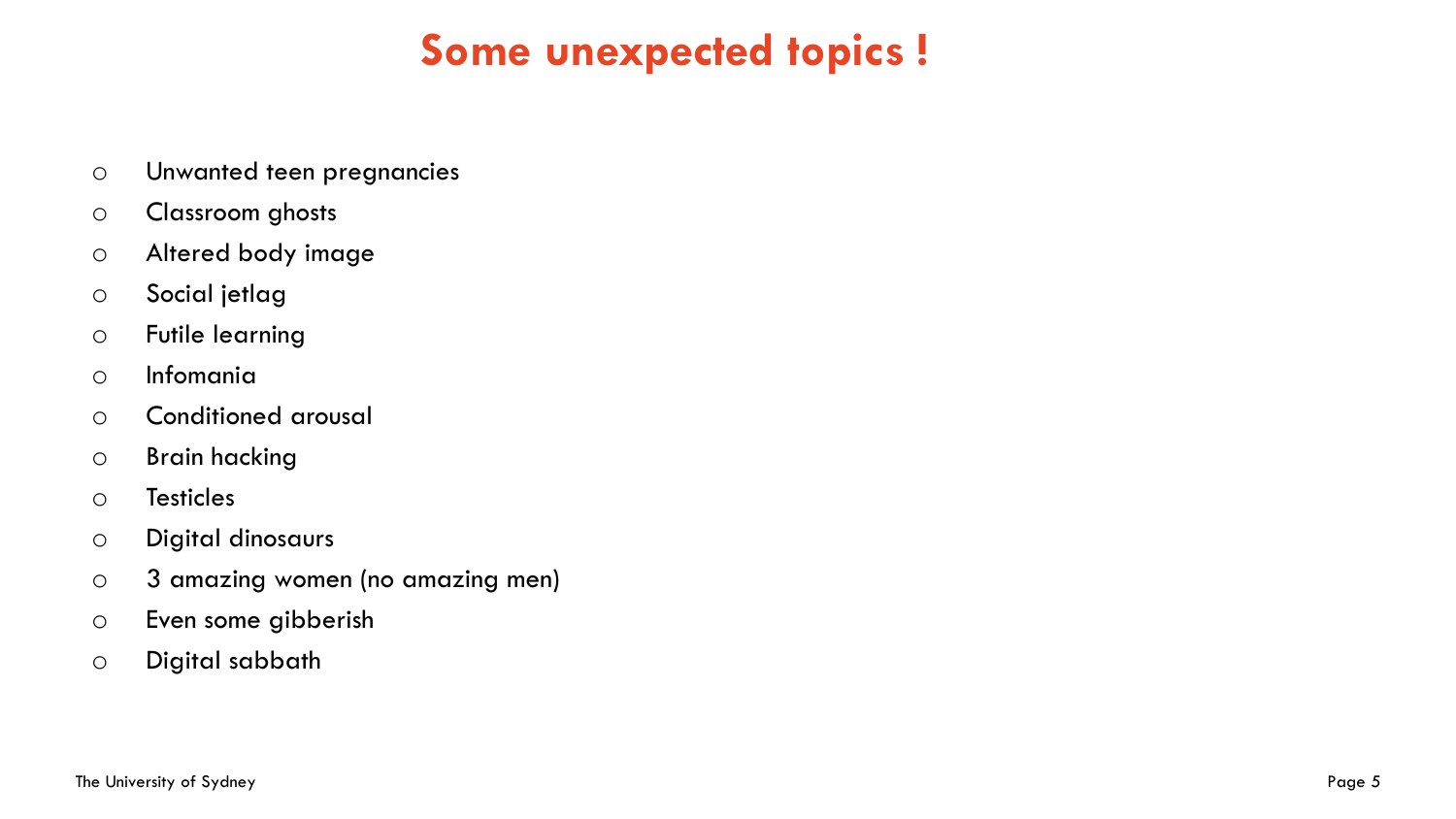### **Myths, Misconceptions & Gimmicks.**

• Drugs, & other "magic bullets" for sleep . Drugs are BLUNT INSRUMENTS and none enhance naturalistic sleep Soles in the Second Contract of the Second Contract of the Second Contract of the Second Contract of the

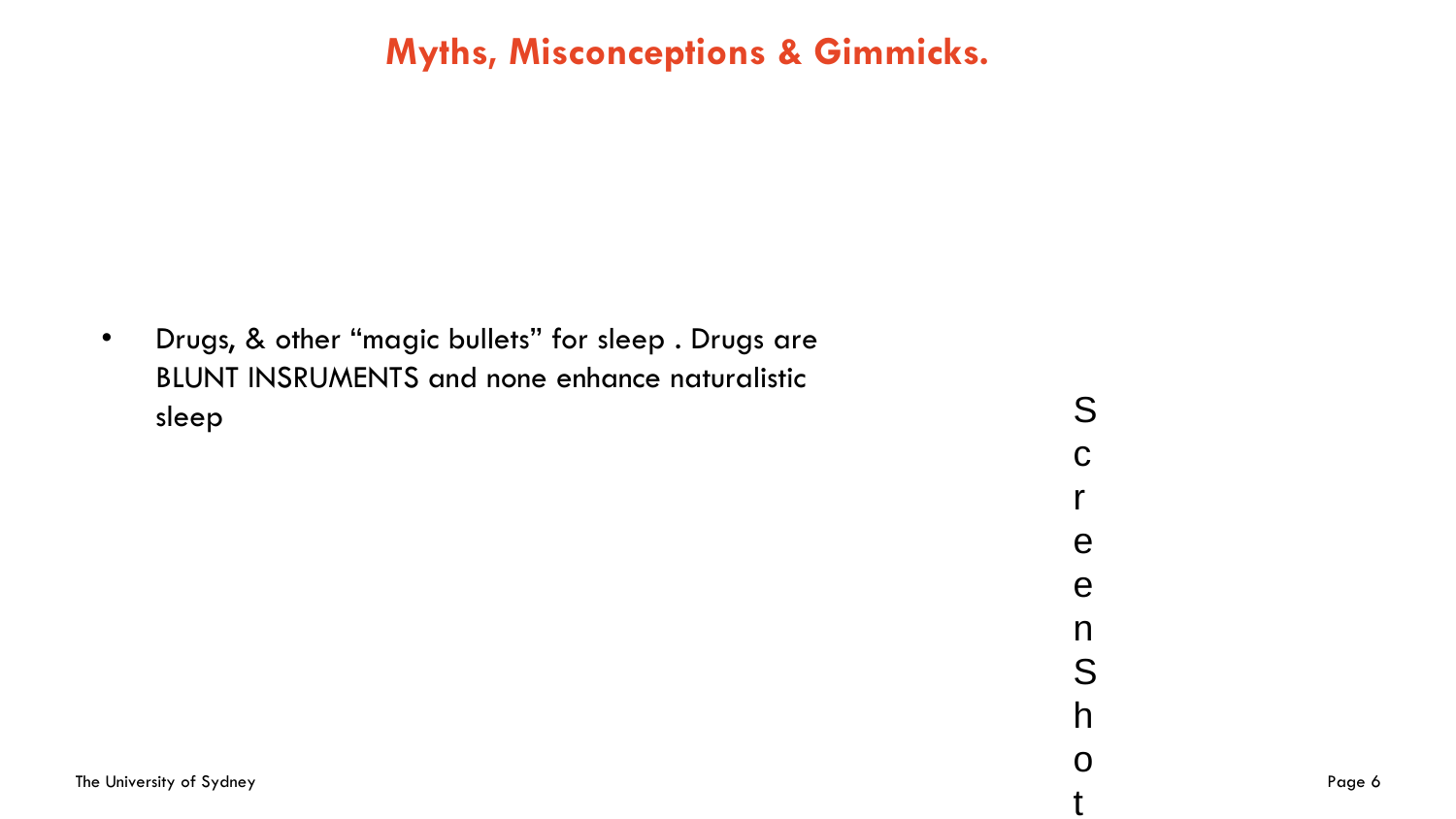# **Myths & fake news-real examples**

- o "I always turn my smartphone off at night"
- o "I use my phone in bed to calm me down & help me get off to sleep"
- o "I never use any electronic devices after lights out on school nights"
- o "I am not tired, I'm just sick of you telling me what to do/treating me like a baby/stressed/got a lot on/you just don't understand"
- o "I have 5 hours of homework every night, so that's why I can't get to sleep on time"
- o "If you don't let me keep my phone in the bedroom at night my life will be over"
- o "We understand that the overuse of our devices by young people is causing sleep deprivation & device dependency. We are working with our developers to try and reduce device usage"

The University of Sydney Page 7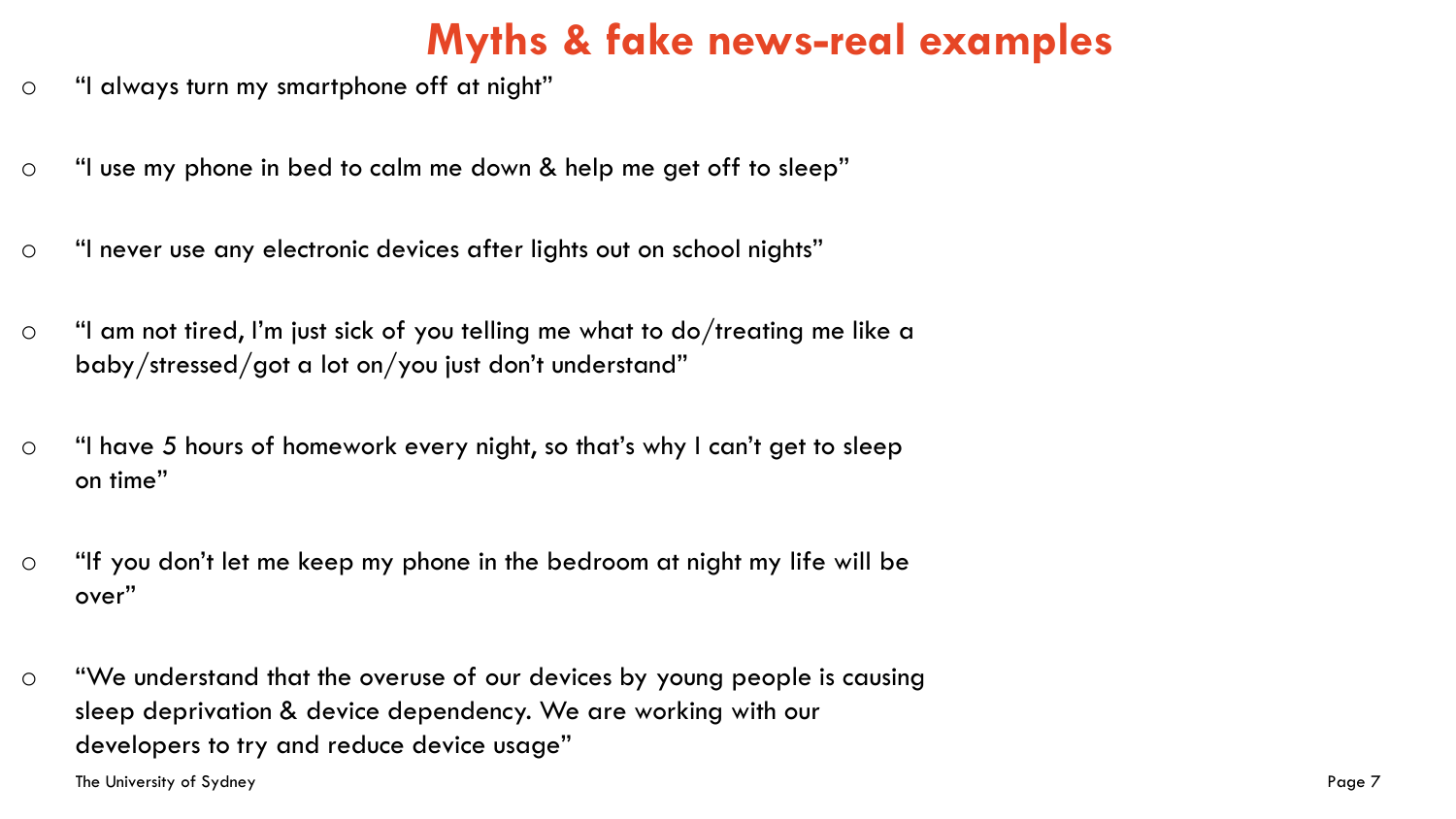# **The "3 pillars" of good teen health**

- o Good sleep
- o Regular exercise
- o Good nutrition
- o These together protect mental & physical health, and reduce the chance of a crisis at times of elevated stress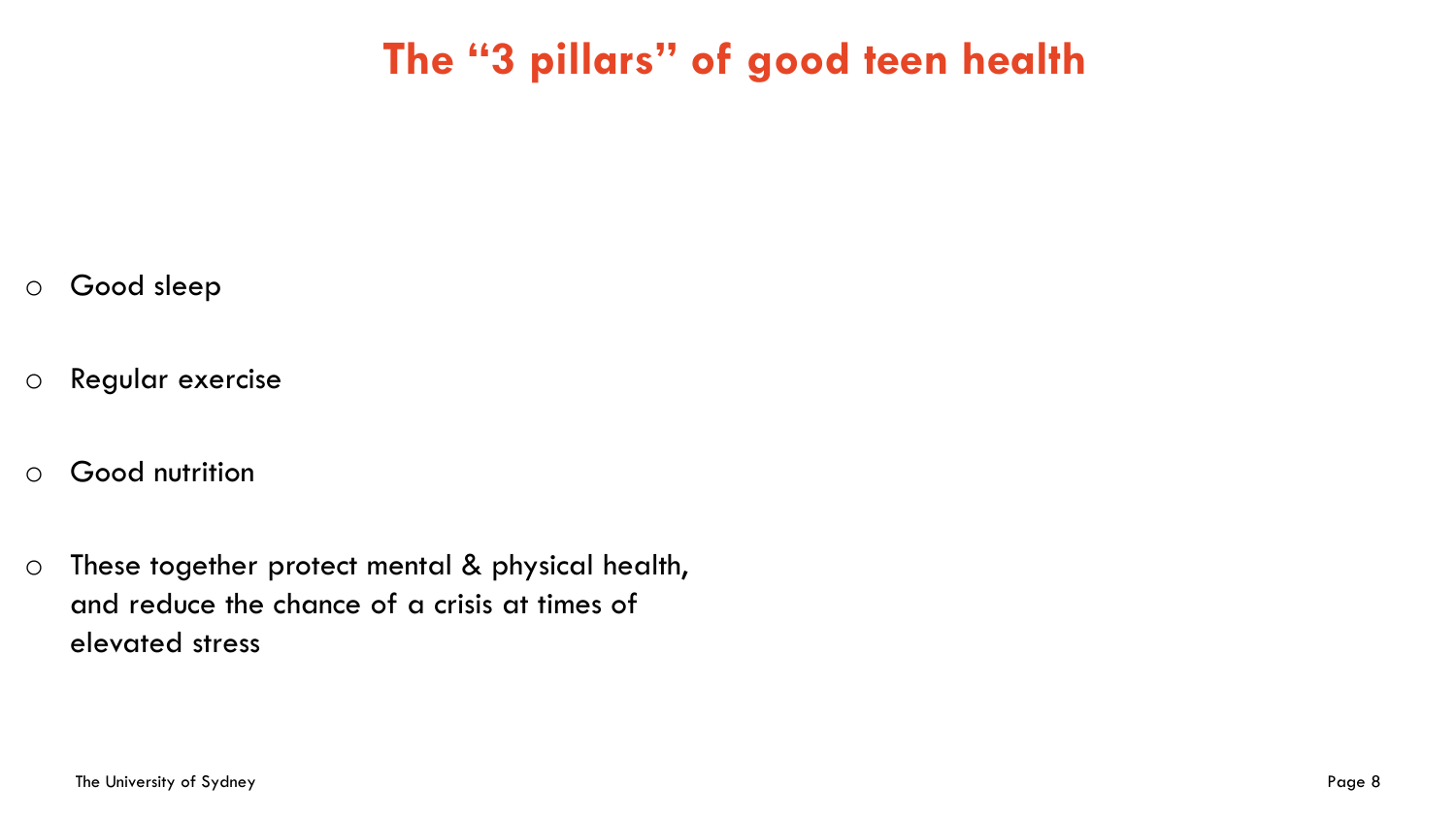# **The most googled personal question worldwide is…**

- We are all tired (& getting tireder)
- Teens are tiredest age group of all

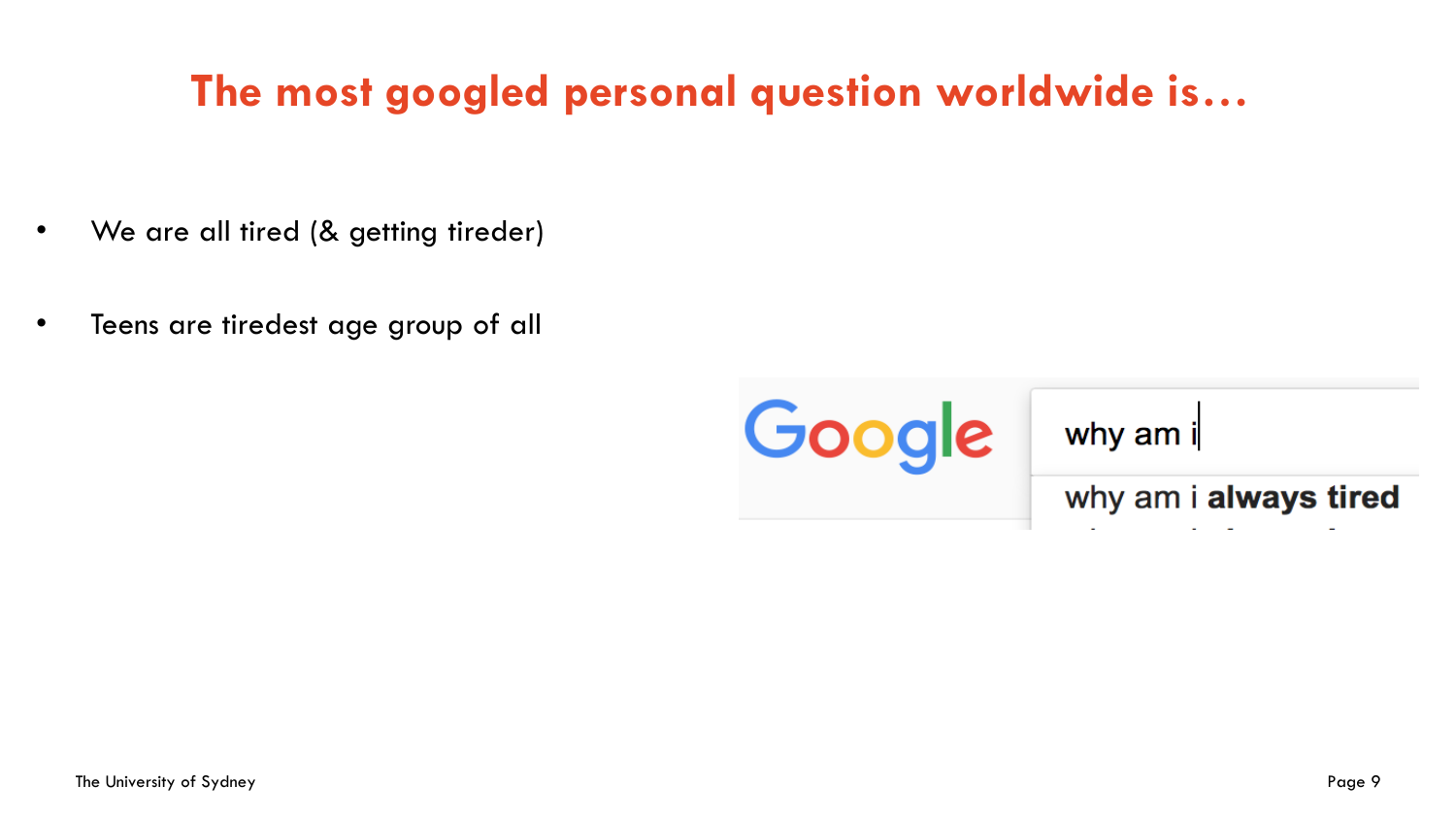### **How sleepy are our kids ?**

- o 65% of 9-10 year olds have chronic sleep deprivation that impairs their maths & science learning.  $5<sup>th</sup>$  globally
- o Grattan report. One in three primary school students were "PASSIVELY INATTENTIVE" in class & not engaged in learning irrespective of teacher's level of experience. Fly under teacher radar & thus termed "CLASSROOM GHOSTS". The inattentive group trended towards later bedtimes & less sleep (& we already know smart kids sleep longer & better)
- o Smart students sleep longer & better than not so smart students

### Australian children among the sleepiest



–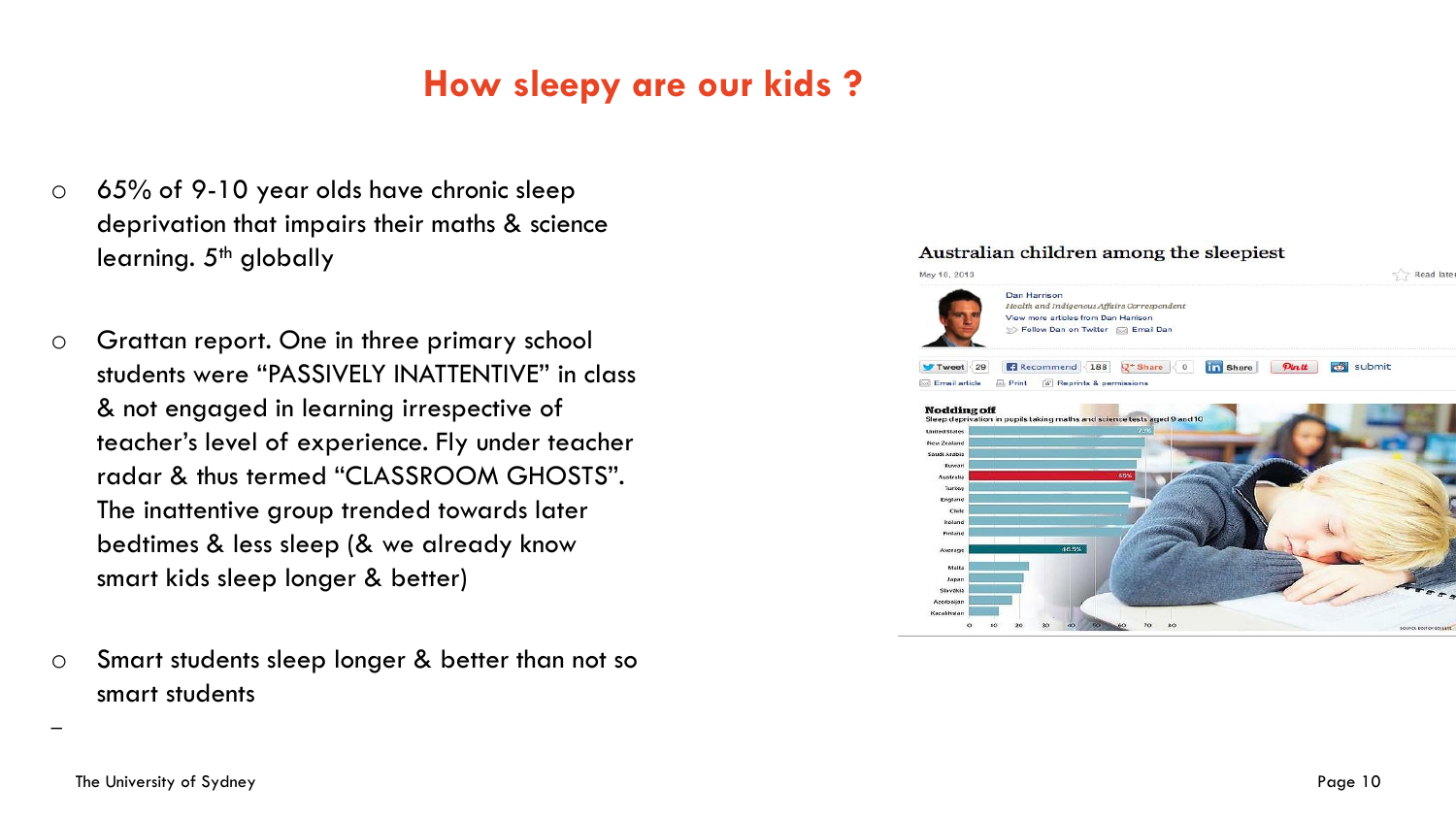# **How sleepy are Oz teens & at what cost?**

- o 70% are chronically sleep deprived on school days
- o Doubled in last 15 years
- o Australia is 3rd worst globally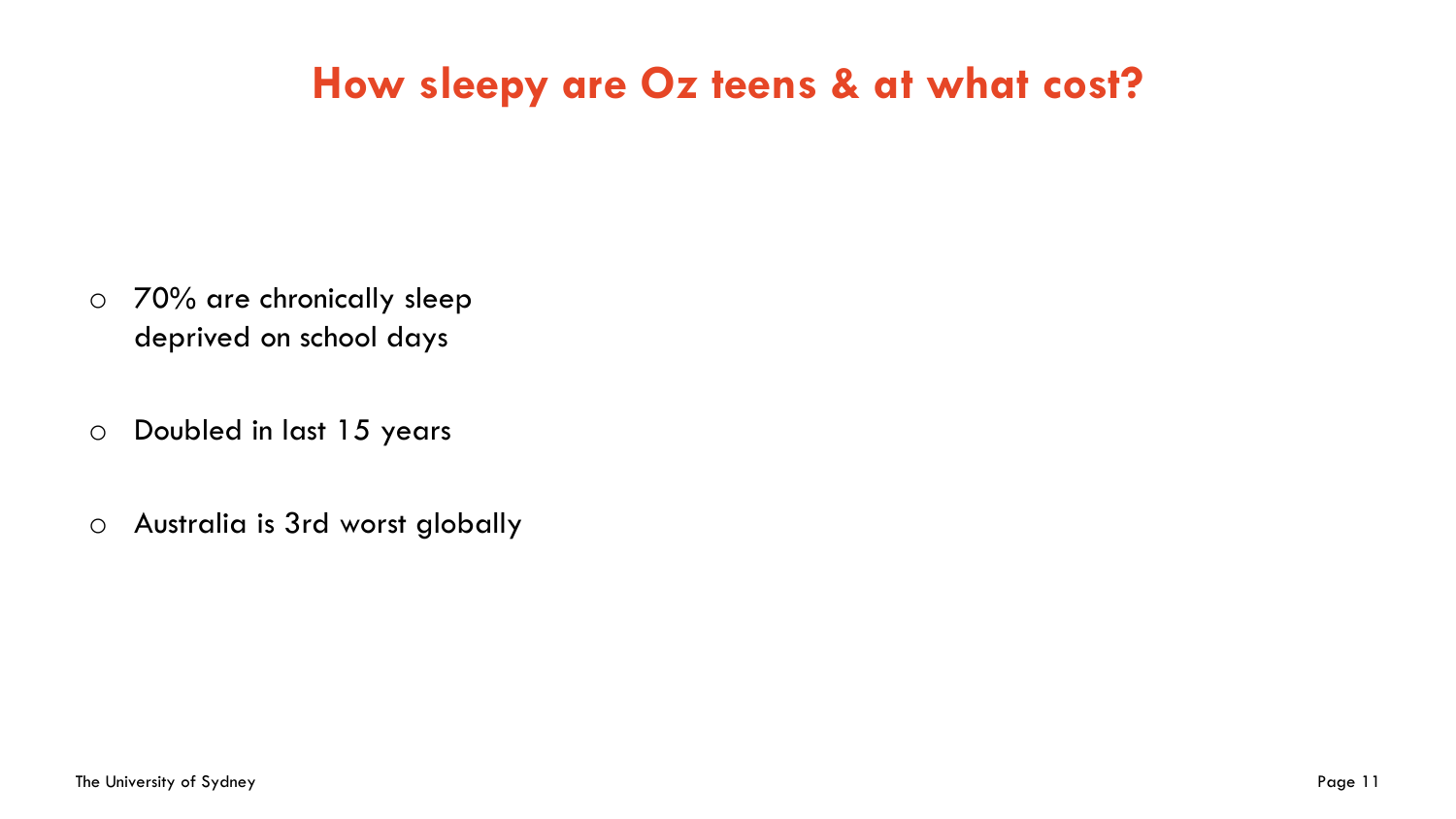# **Multiple factors conspire to sabotage teen sleep - the "perfect storm"**

Multiple factors conspire to limit sleep

Clash of physiology & reality

"Normalisation" of teenage sleepiness

- Screens, social connectedness, FOMO & FOSO ( powerful **addictions***)*
- Late body clocks & non flexible school starting times
- o Part time jobs
	- o **Homework, study & extra curricular activities-over scheduling-too busy to sleep**
- $\circ$  Ambition, pressure, stress & high expectations of our teens
	- The gap between social norms & scientific data
- $\circ$  Competition of wakefulness ("sleep is for wimps")
- Sleep is regarded as precious in babies, toddlers and pre schoolers but not in teens, so has low priority
- o Reduced parental control
- The University of Sydney Page 12 o Increased mental health problems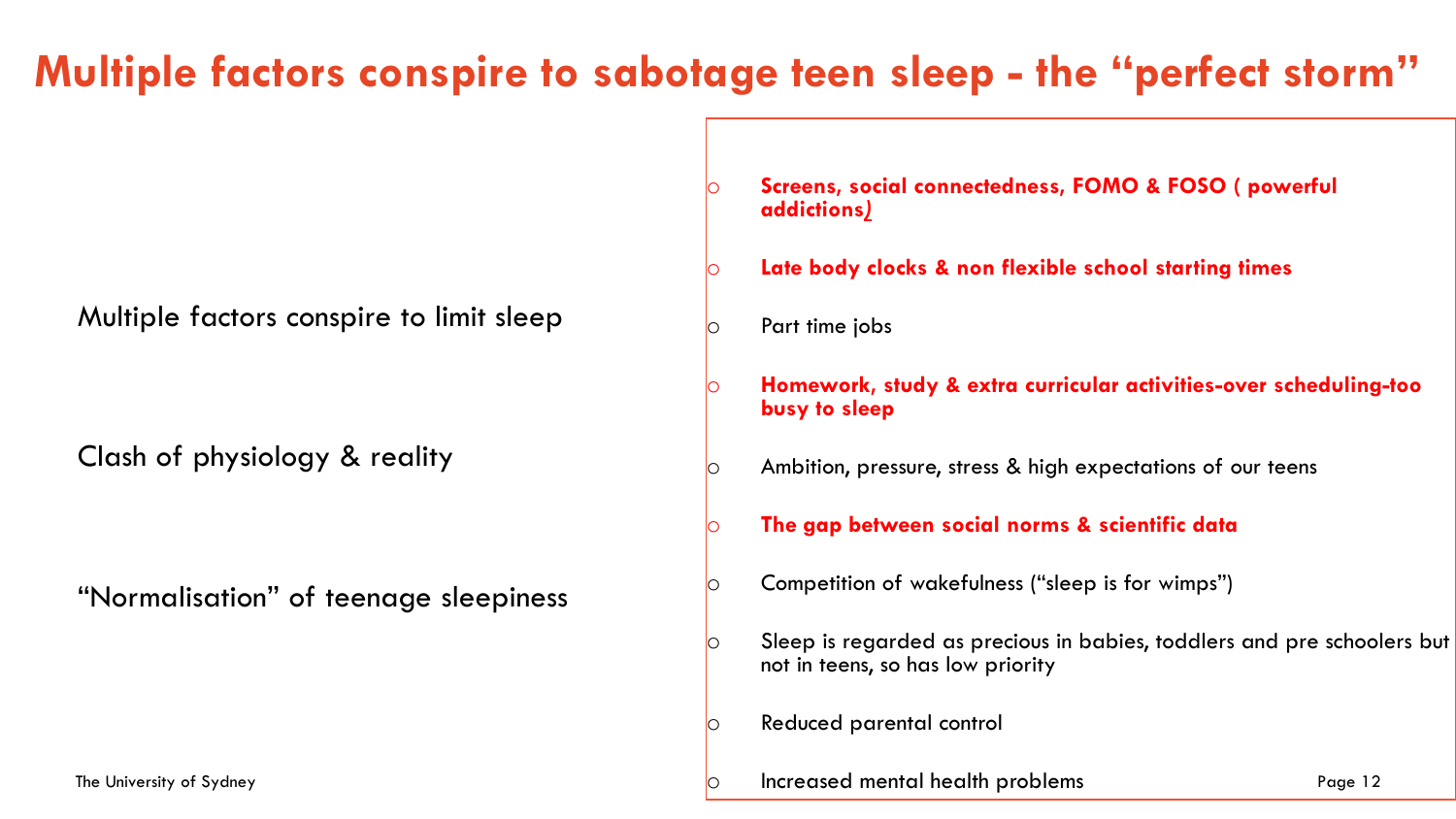### **Effects go way beyond tiredness, moodiness, & academic failure**

- o Altered body image
- o Addictions drugs, alcohol & screens
- o Poor food choices & obesity
- o High cortisols (stress hormone)
- o More infections & slower recovery
- o School lateness & absenteeism
- o Cyber & non cyber bullying
- o Depression (15 fold)
- o Anxiety
- The University of Sydney Page 13 o Reduced testicle size
- o Suicide 1 hour lost sleep=58% increase in teen suicide
- o Motor vehicle accidents=27% drop with late school start times
- o Lower self esteem
- o Self harming
- o Unplanned pregnancy
- o Poor stress coping
- o Family relationship breakdown
- o Emotionality
- o Loss of sense of humour
- o Impaired ethical & moral judgement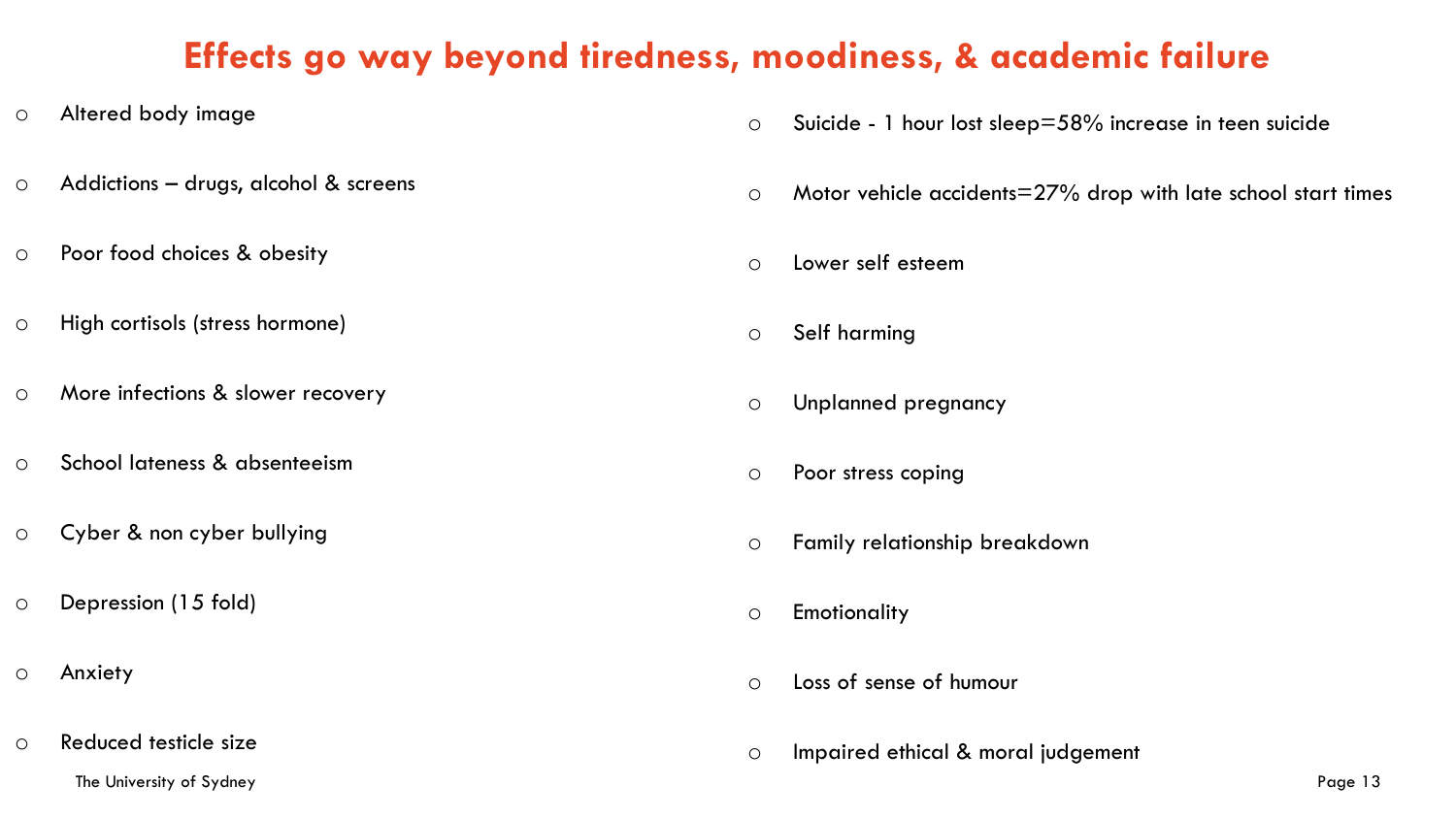### **"All petrol no brakes"-the nocturnal teen brain-a strange organ!!**

- o Limbic system, the brain's emotional regulator, "fires up" at night, causing overly emotional responses to often trivial issues
- o The pre frontal cortex, the "rational brain", shuts down when tired & is relatively under developed in teens
- o Teens make emotional & risky decisions, driven by the limbic system, when tired & the pre frontal cortex fails to input any rational thoughts
- o Increased cyber bullying, car accidents, anxiety, suicidal thoughts, drug use at night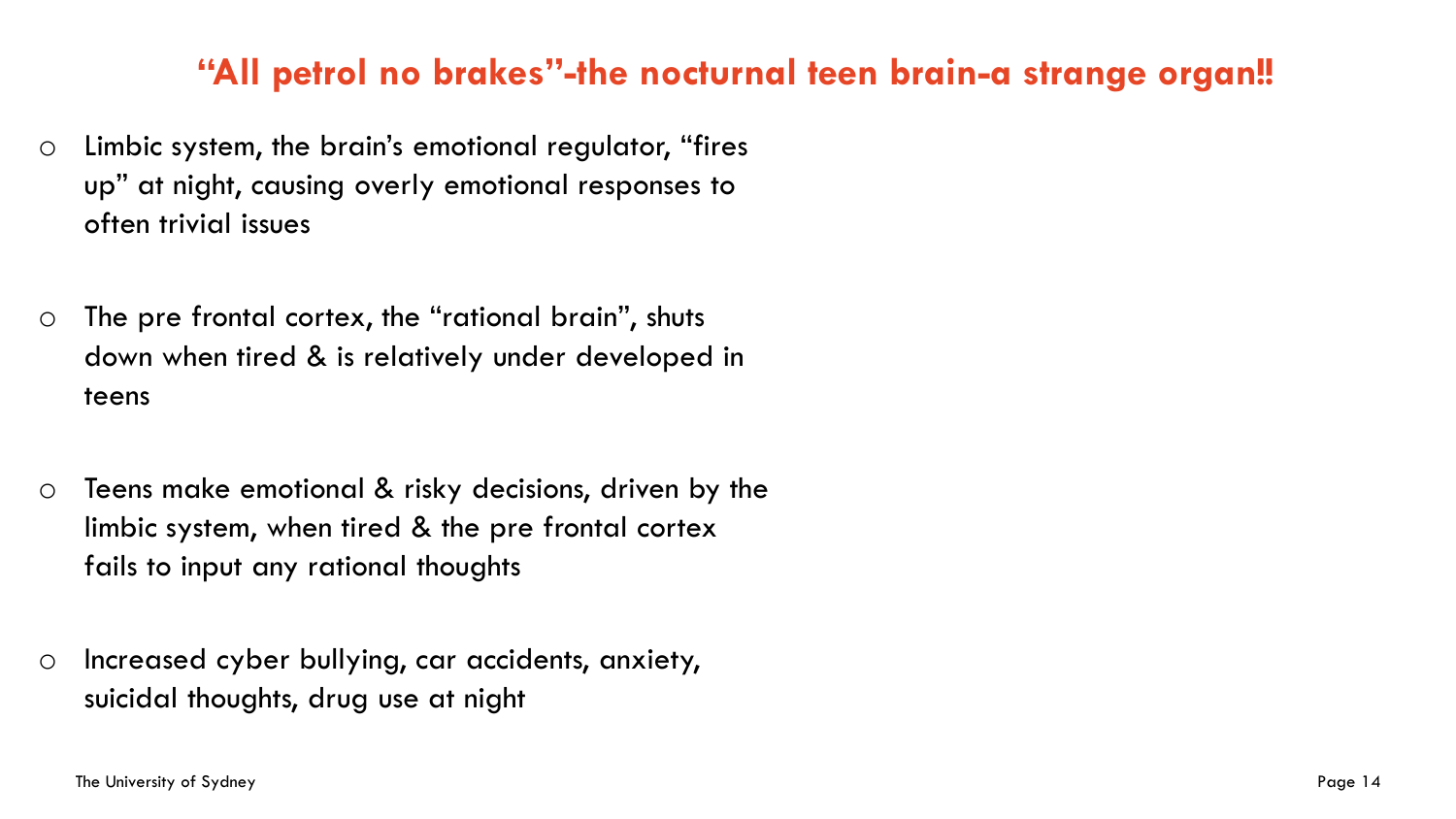### **A Tsunami of teen Sleep Data US Nat Sleep foundation 30,000 teens across 50 states**

- $\circ$  96% screen use in the hour before bedtime
- o Active screen activity(phones, games) worse than passive (TV, DVDs)
- o Only 8% turn phone off at night
- o 34 texts per night average. No real school night weekend difference (insight lacking)
- $\circ$  77% report sleep difficulties &/or morning tiredness
- o 35% have 2 or more energy drinks per day-surrogate marker of sleep deprivation
- The University of Sydney Page 15 o 25% of final school year students use a stimulant drug or so called "smart drug" as a "study aid" in order to stay awake in order to complete homework or study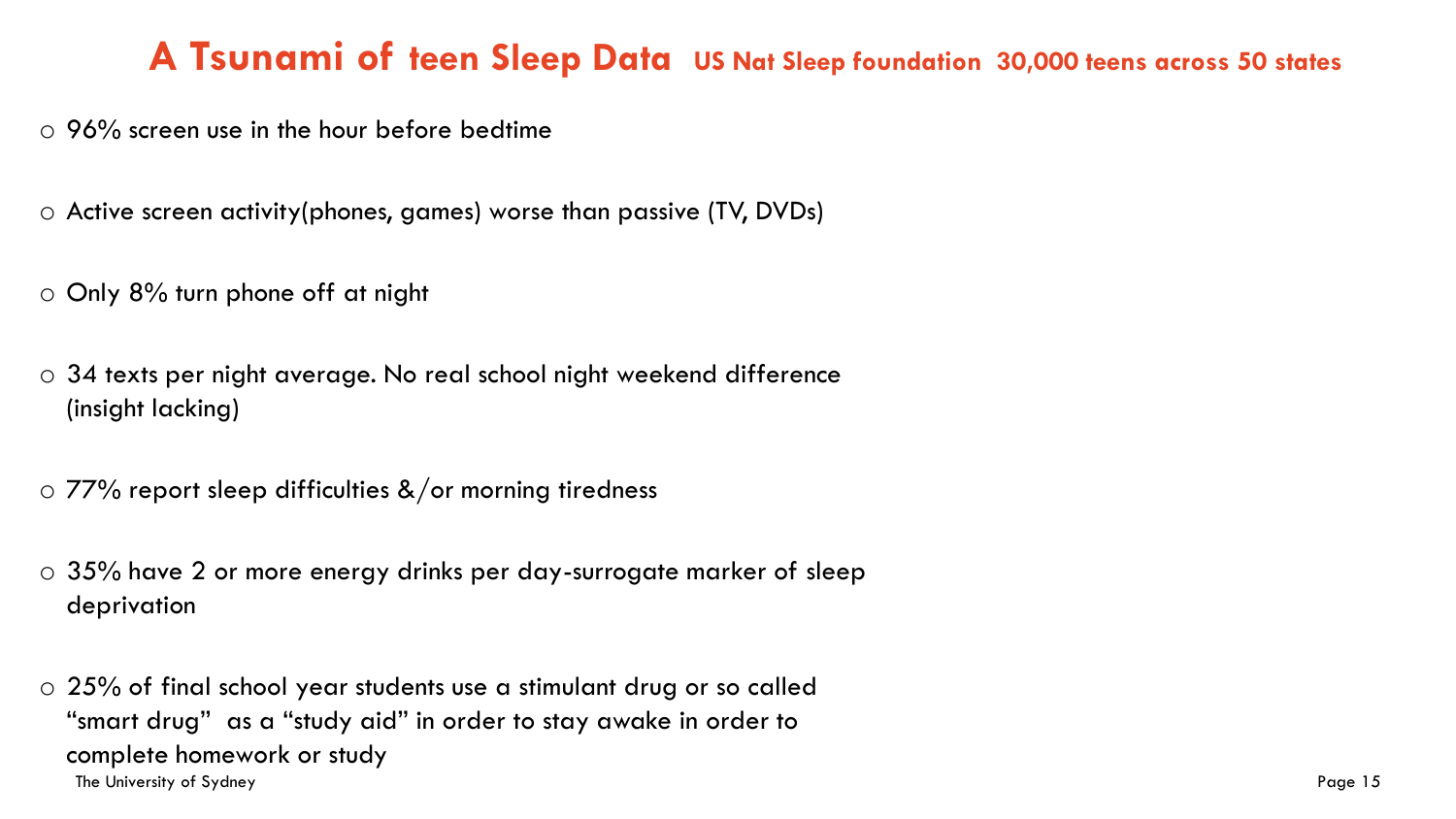# **The 5 ways screens sabotage dreams in "screenagers"**

- 1. THE OPPORTUNITY COST EFFECT-Screen time delays bed time & so reduces the opportunity for sleep
- 2. THE NEUROCHEMICAL EFFECT-It's exciting, fun & highly addictive. Dopamine & Adrenalin surges. High cortisols. These are awake-promoting chemicals
- 3. THE ANTICIPATION EFFECT- resulting in "infomania" & constant checking for new messages. Occurs even when not using devices.
- 4. THE CONDITIONED AROUSAL EFFECT-Portability means less on desk & more on bed. This blurs the boundary between awake, non bed activities & sleep. Brain gets "mixed messages" resulting in "conditioned arousal"

The University of Sydney Page 16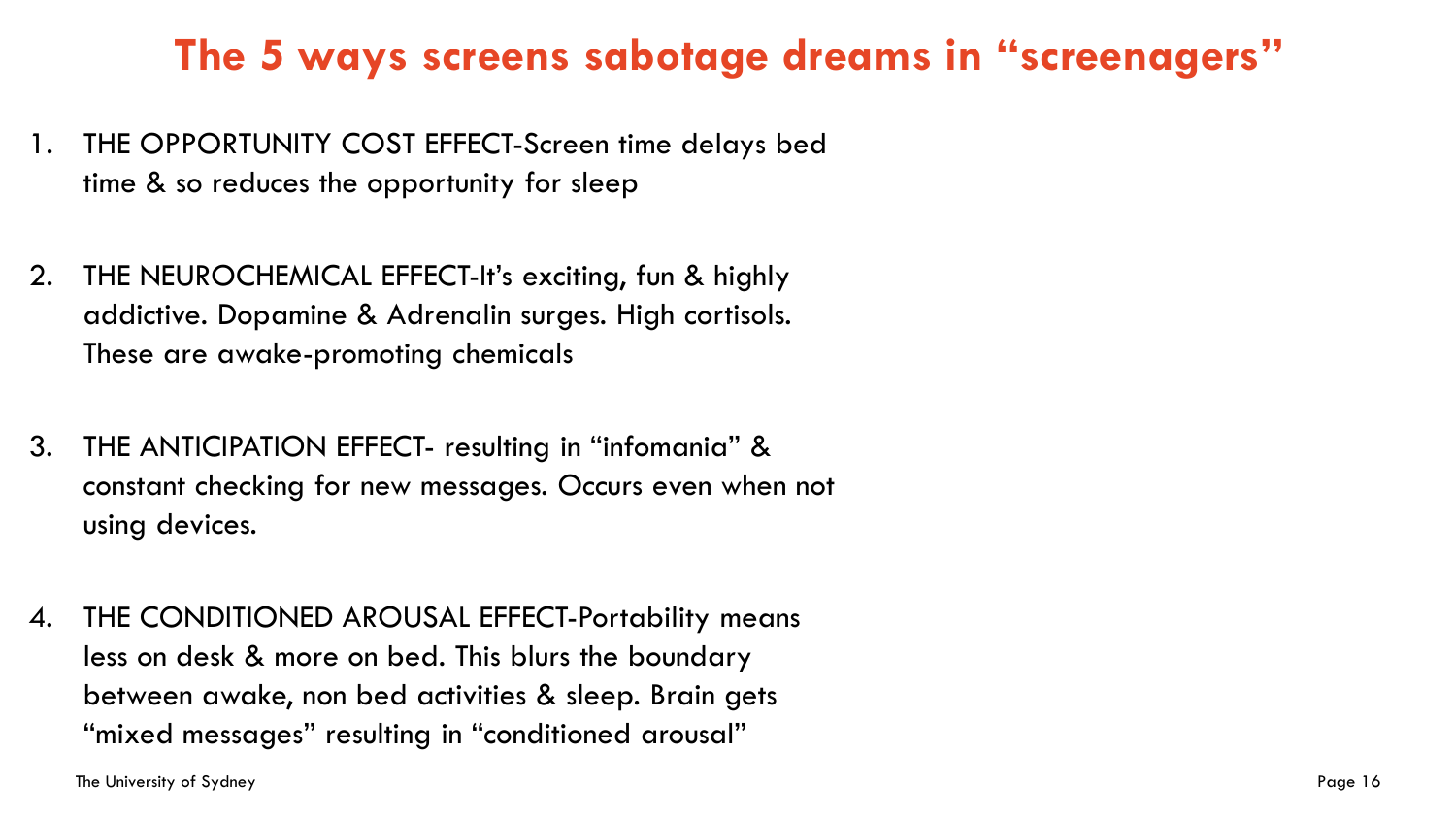# **Conditioned Insomnia-training to be awake in bed**

- o THE CONDITIONAL AROUSAL EFFECT-Screen use in bed trains the brain that bed is a place of exciting wakeful activity. This is called "conditioned arousal"
- o Then, "Conditioned Insomnia" follows, which is the inability to get to sleep, because of this wakeful training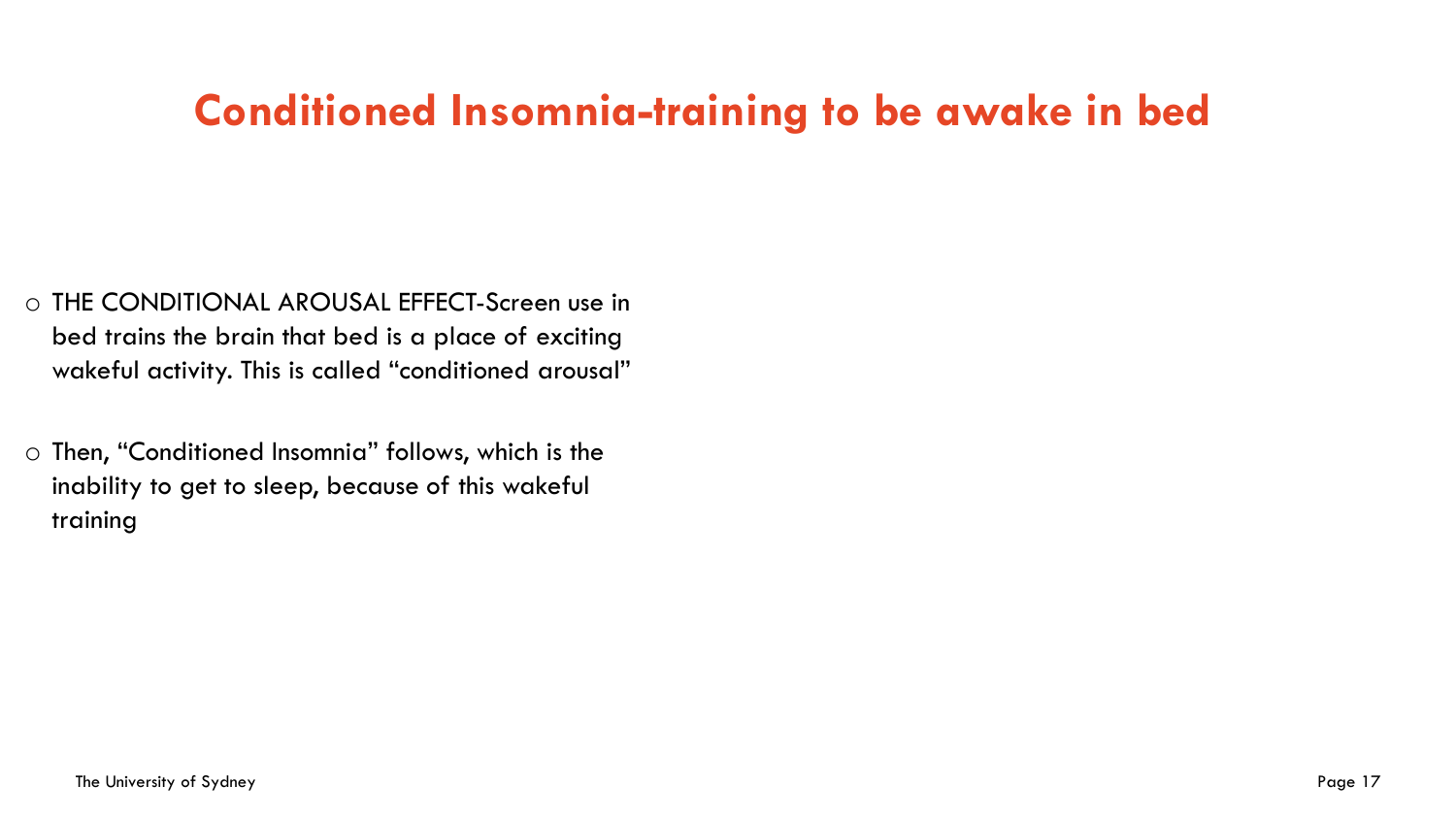# **The 5th effect of screens on sleep**

- o THE BLUE LIGHT EFFECT-Blue screen light lowers melatonin & signals the brain to "wake up"
- o Smaller screens are worst as light intensity is highest & screen held closer to face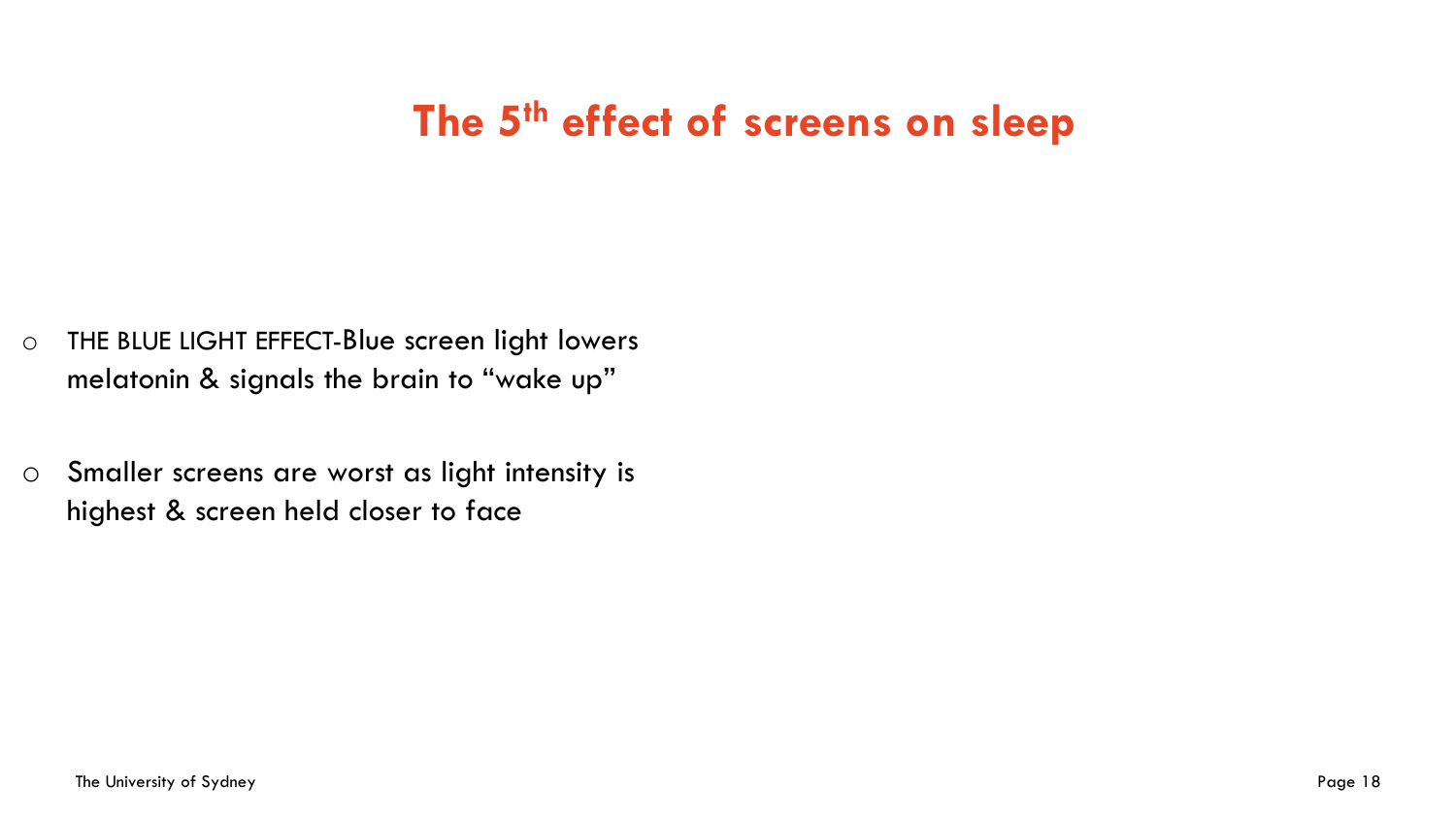# **The spiral of cognitive slowing & futile learning at night**

- o A tired at night teen brain slows down, it goes into "low power mode" & becomes more easily distracted & less attentive
- o So homework & study completion takes longer. This is called COGNITIVE SLOWING.
- o So bedtime is delayed, so sleep time is reduced
- o So the day's & that evening's learning is not consolidated into long term memory & is thus forgotten
- o The next day same again & so on.
- o Late night learning which compromises sleep time is called "FUTILE LEARNING", ie it is totally wasted learning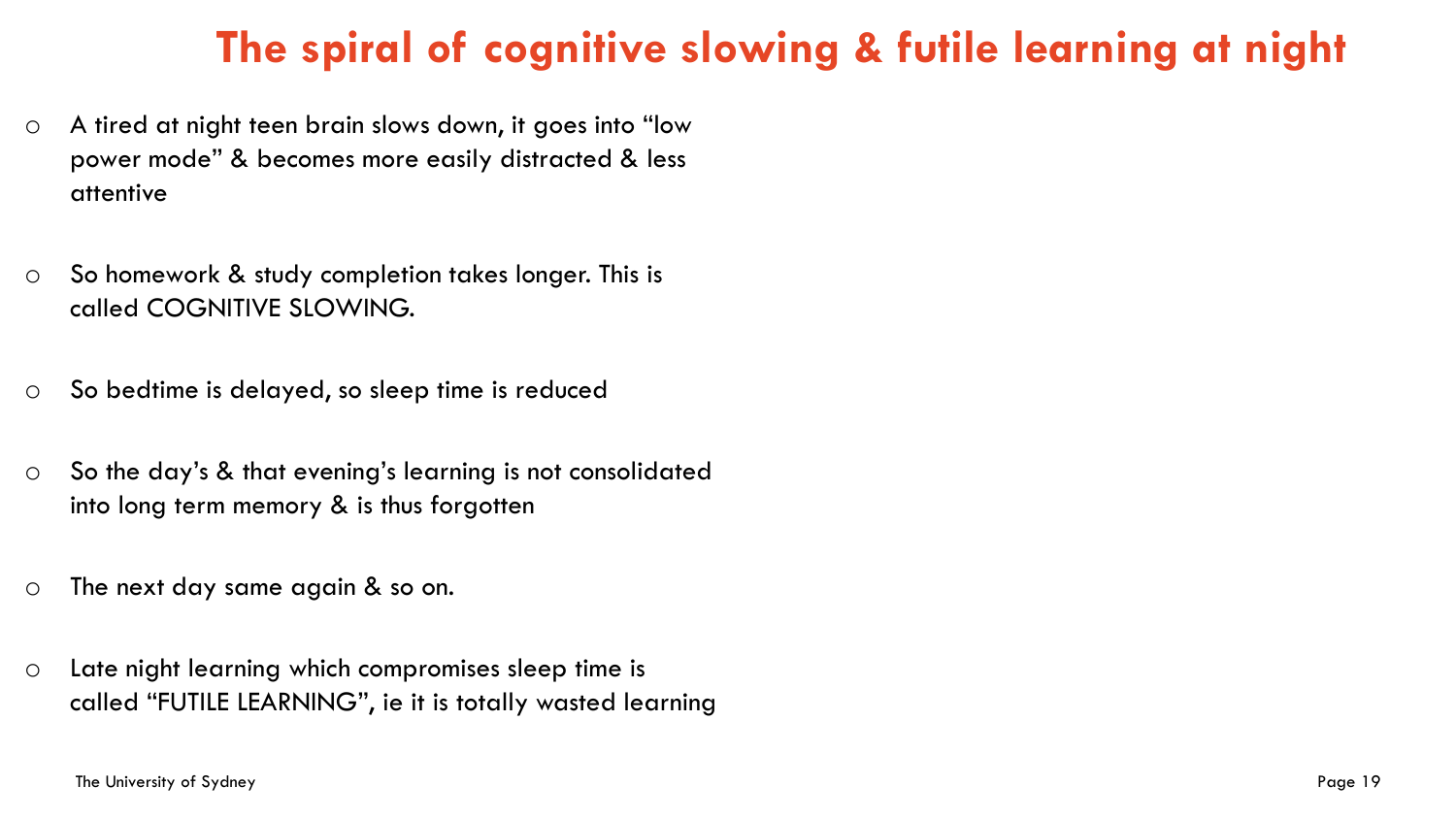# **Lessons learned from the gibberish language learning experiment**

- Early high school kids are taught a gibberish (nonsense) language for 10 days
- All have the same baseline knowledge of the language ie zero
- GROUP A have 2 hours of teaching in the afternoons & have their normal bedtime
- GROUP B have 2 hours of afternoon teaching plus 2 hours of evening teaching, BUT this means they go to bed 2 hours later than usual
- All get up at their school day wake up time ie no sleep ins
- Then there is a gibberish exam, with prizes
- GROUP A come out on top overall?
- This research demonstrates FUTILE LEARNING & the role of sleep in consolidating learning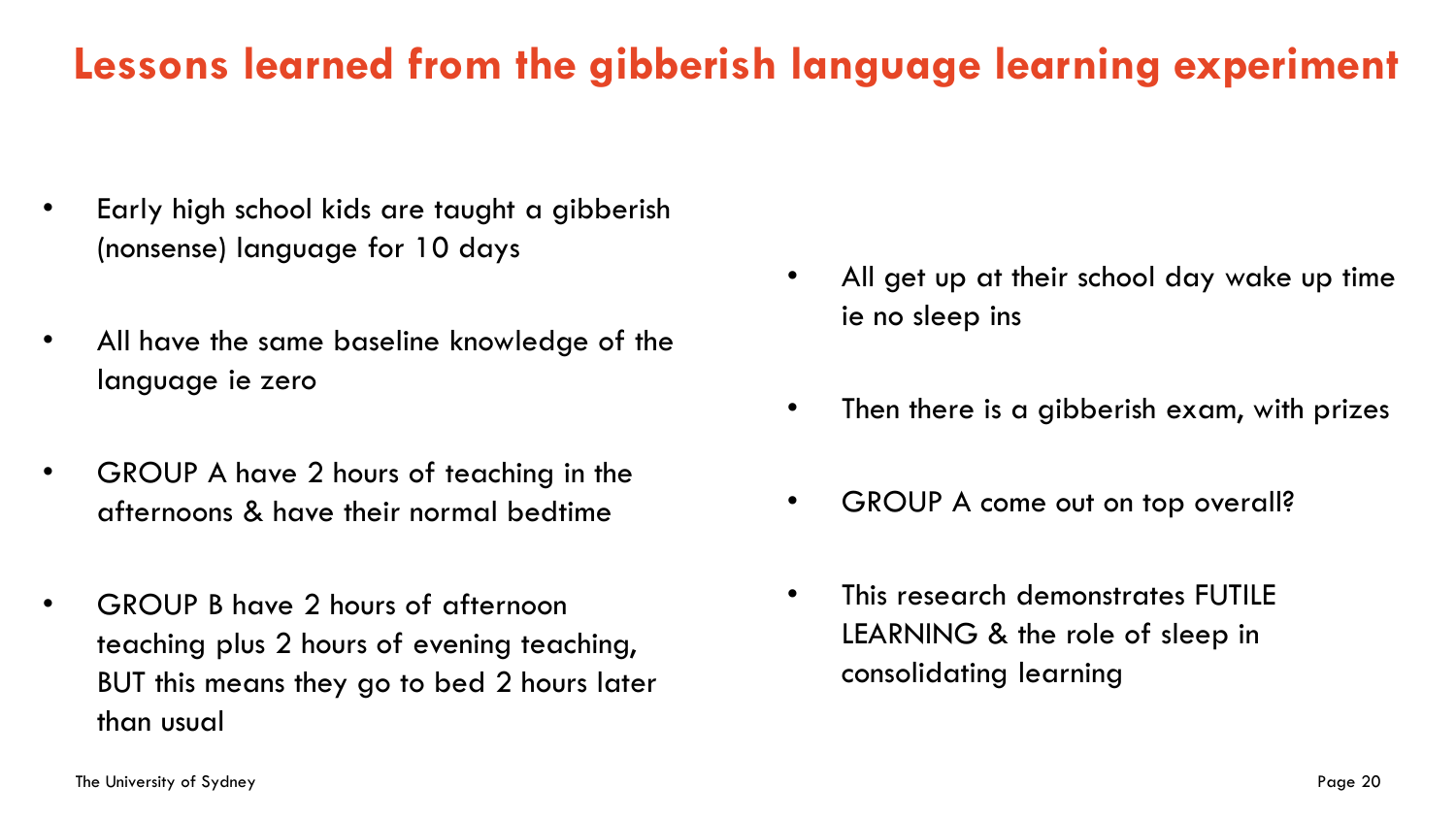# **Angela measuring 256 bits of brain electricity**

NATIONAL SCIENCE

# Your brain could be sleeping ... even while you're awake

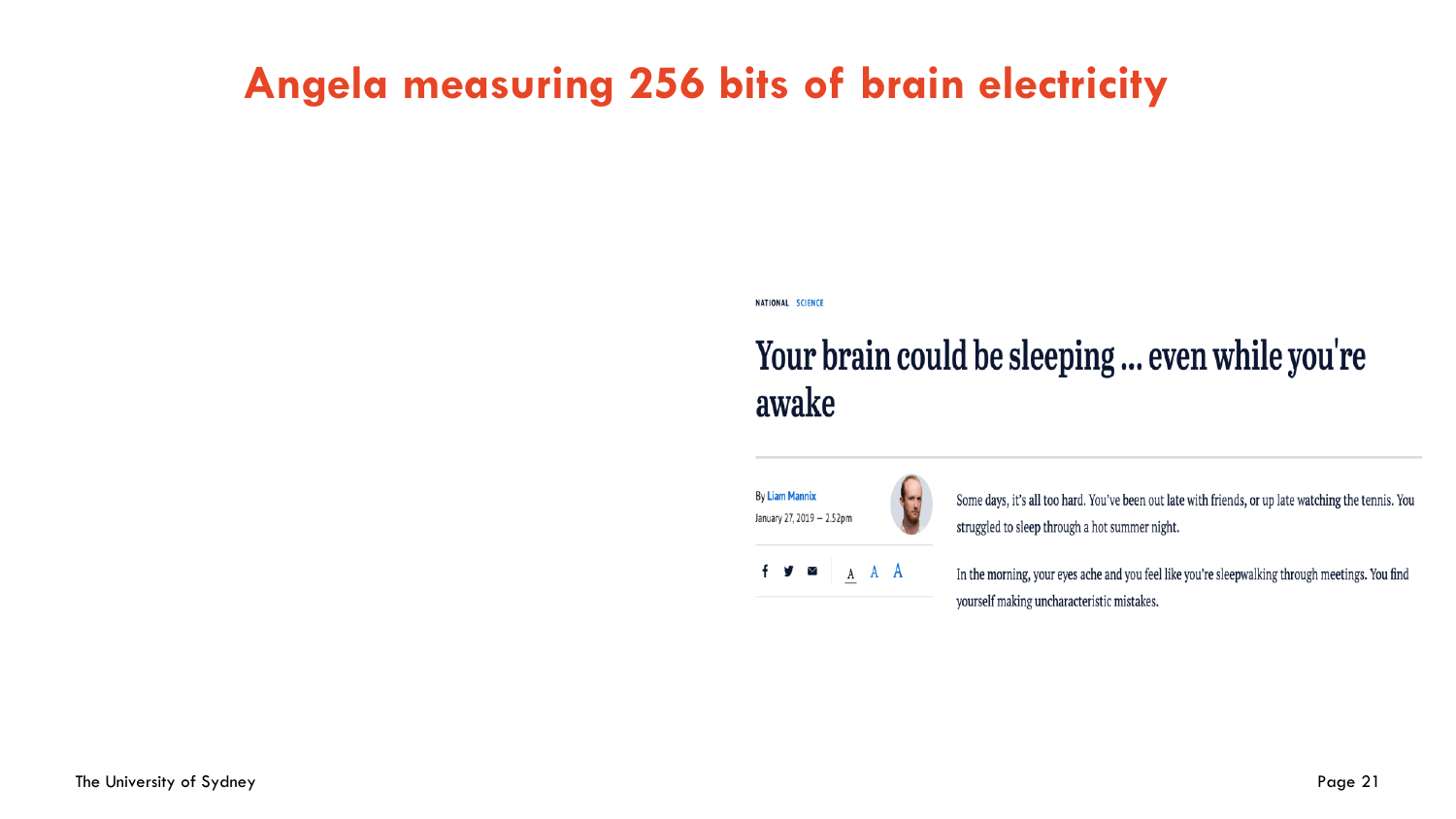# **How much does BAD sleep impact learning?**

- o 2 groups
- o Normal sleep group
- o Stay awake all night group
- o Next morning given a series of new facts to remember
- $\circ$  A 40% deficit in the creation of new memories equates to the difference between a student ACEING an exam & FAILING MISERABLY

The University of Sydney Page 22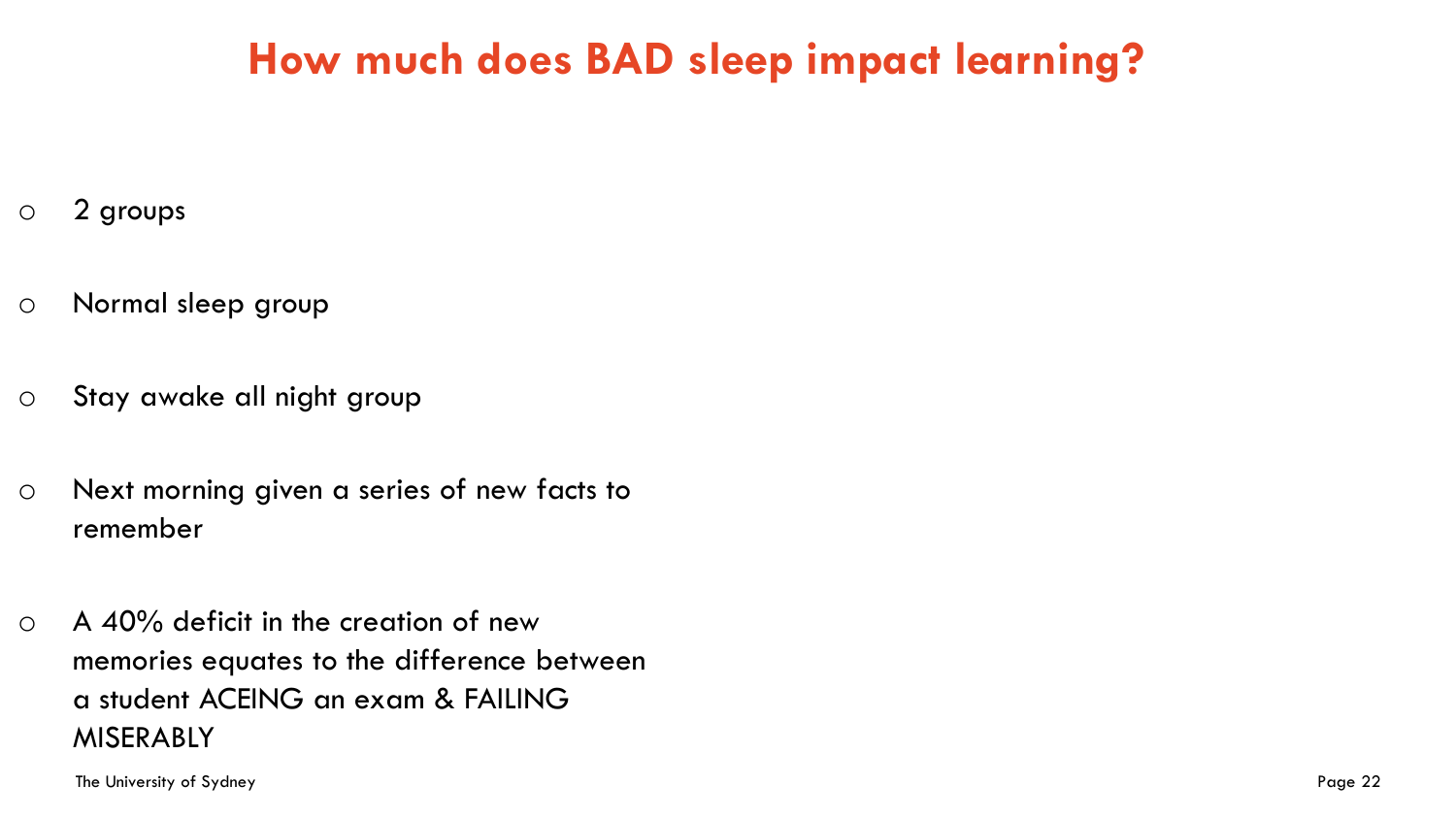# **What goes wrong to cause this 40% learning disability?**

- o Brain MRI scan
- o The hippocampus is a sea horse shaped organ in the centre of the brain
- o It is the INFORMATIONAL INBOX for new information
- o The hippocampus glowed with activity in the well slept group
- o In the sleep deprived group, they was NO SIGNAL. The INBOX had shutdown, so new files "bounced"
- o So new learning could not be committed to memory. Metaphorically speaking, information goes IN ONE EAR AND OUT THE OTHER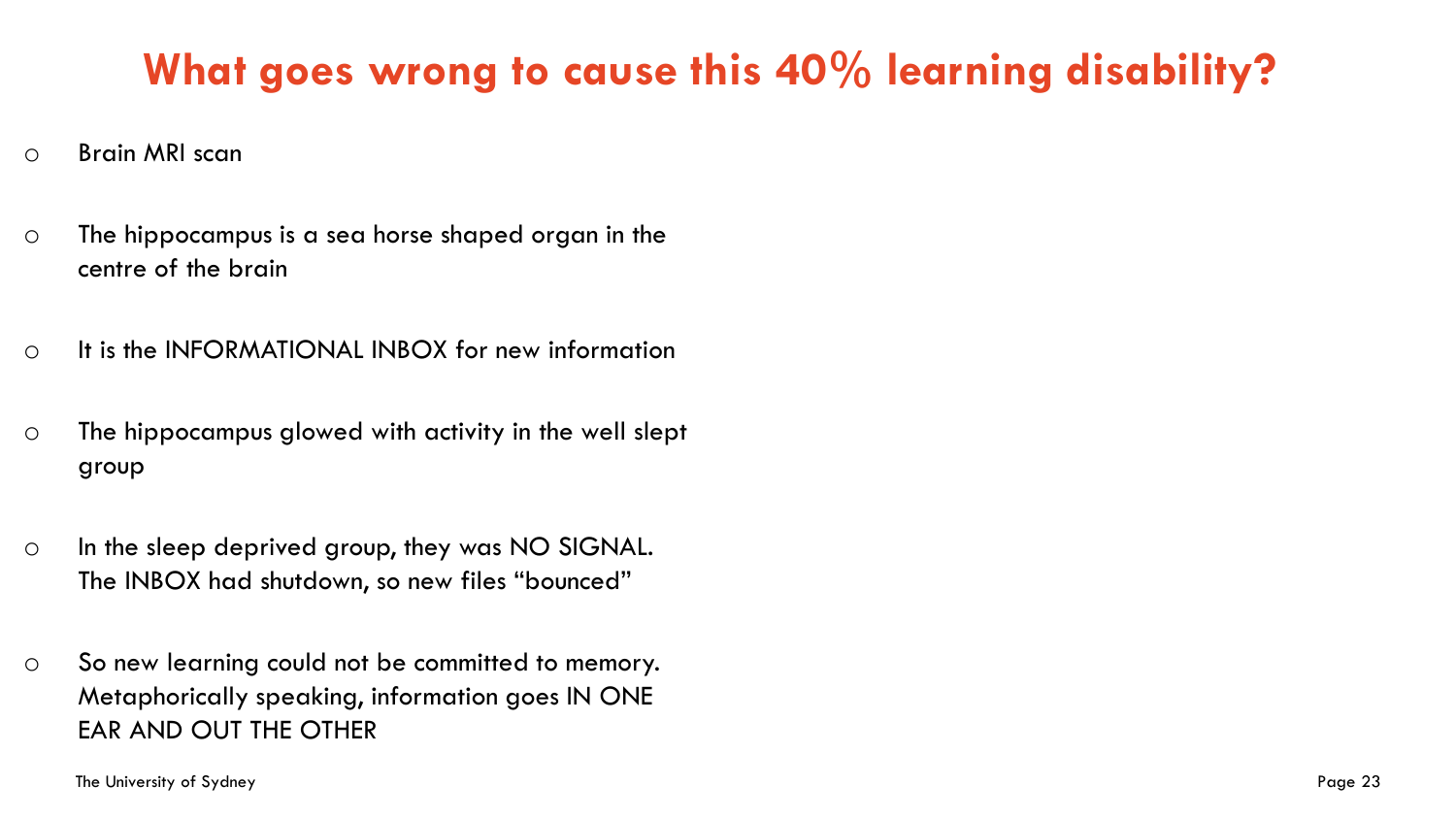# **So how does GOOD SLEEP enhance memory?**

- o SLEEP SPINDLES are big powerful electrical brainwaves in DEEP sleep
- o Sleep spindles facilitate FILE TRANSFER from the short term vulnerable reservoir to a LONG TERM facility
- o This protects memories & makes them safe
- o This is LONG TERM memory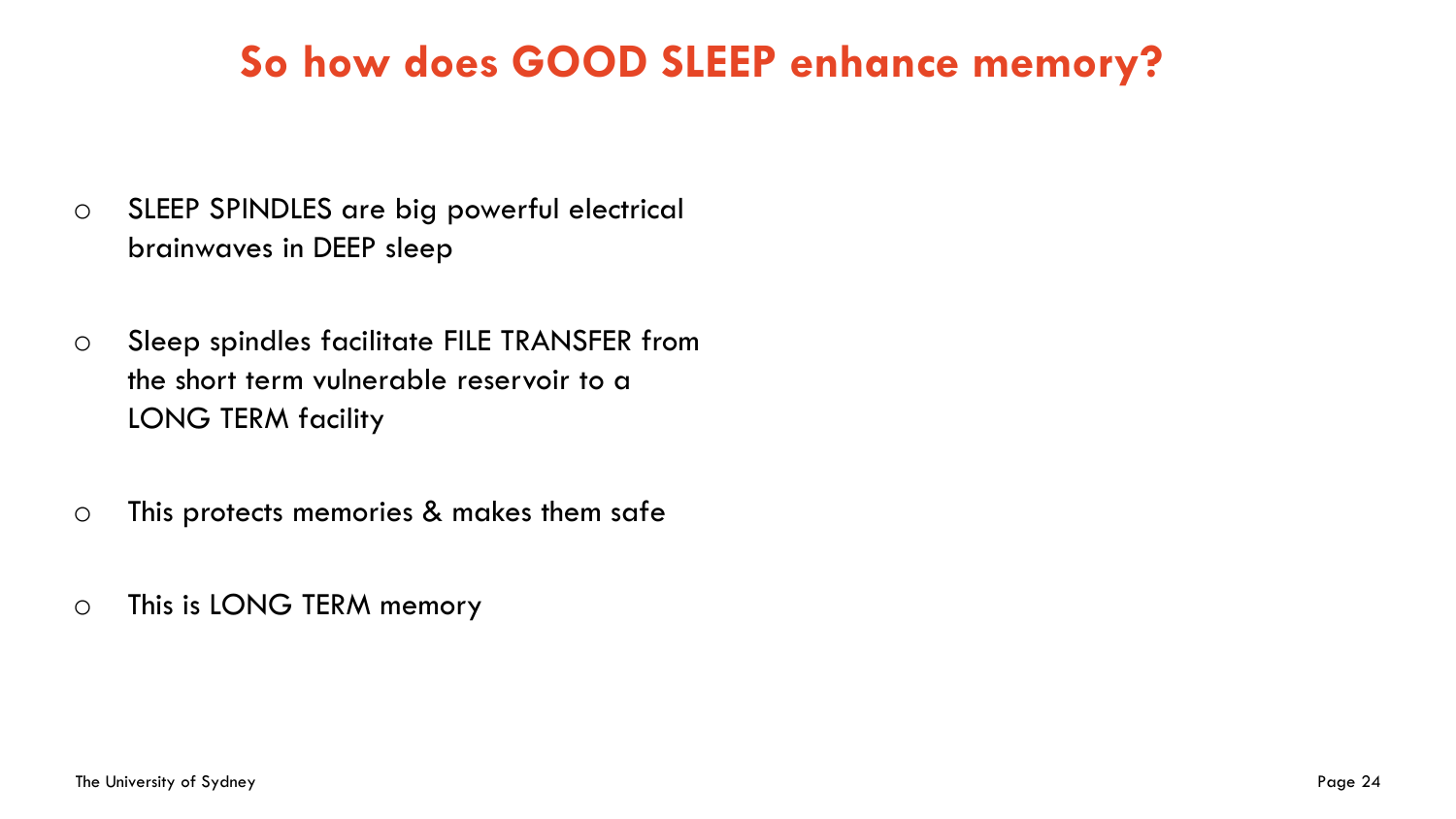# **So here we are, from top 12 to 39th of 41 Countries**

o A 16 year decline in maths, science & reading in 15 year olds. Some of this relates to worsening sleepiness

o \$28 billion of "Gonski 2" & extra \$2.2 billion in NSW 2017 budget may not work if kids stay tired !

### UN agency ranks Australia 39 out of 41 countries for quality education





Australia has been ranked 39 out of 41 high- and middle-income countries in achieving quality education, in the latest international report to find that the country is falling behind in basic measures of teaching and learning.

Only Romania and Turkey were ranked below Australia in education in the latest United Nations Children's Fund (UNICEF) report card.

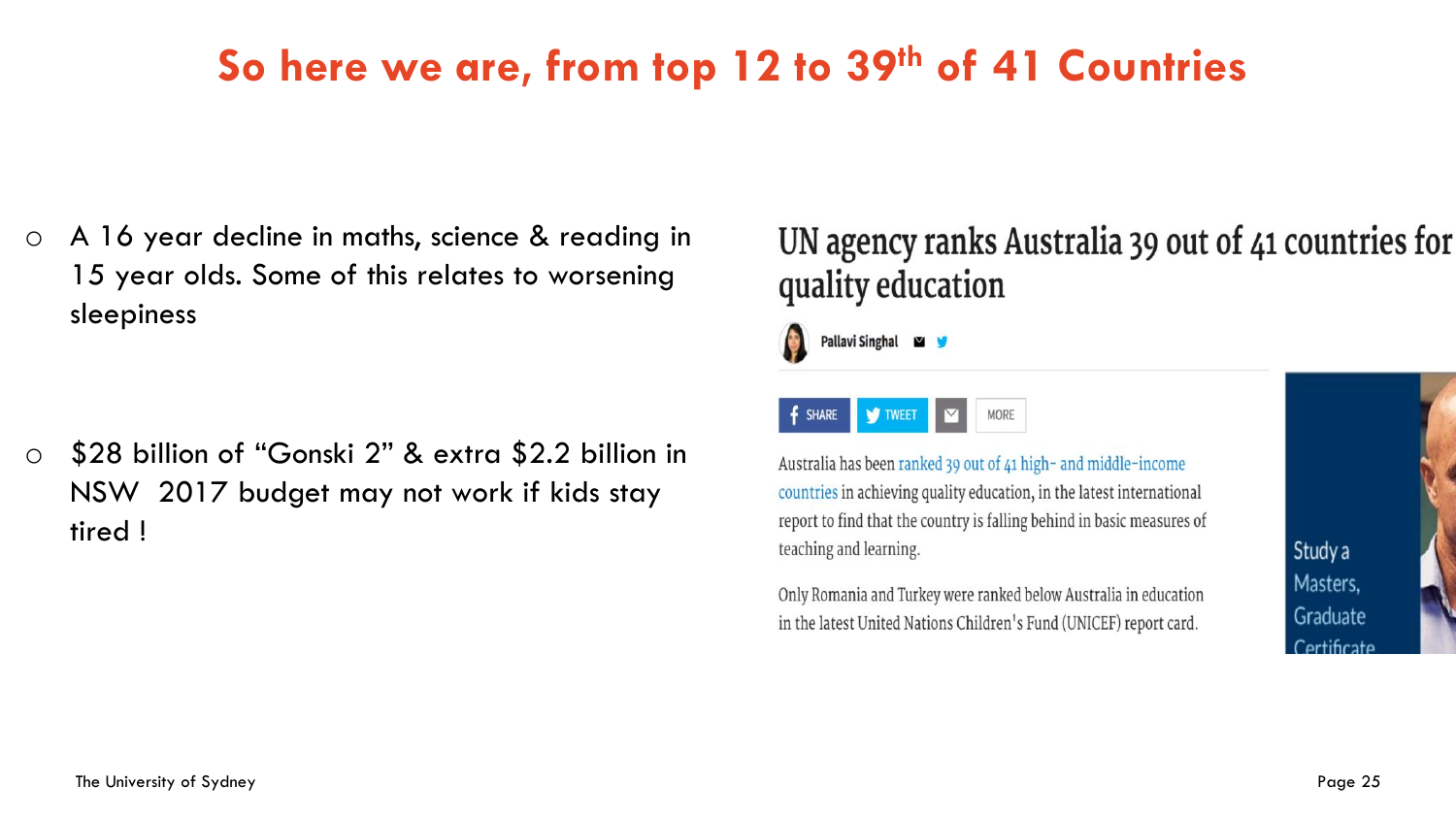# **Mood & Sleep, a bi directional relationship**

- Don't confuse sleep problems and mood problems.
- Anxious kids have trouble sleeping & sleep deprivation fuels ANXIETY
- Same with DEPRESSION
- Same with just generally feeing UNHAPPY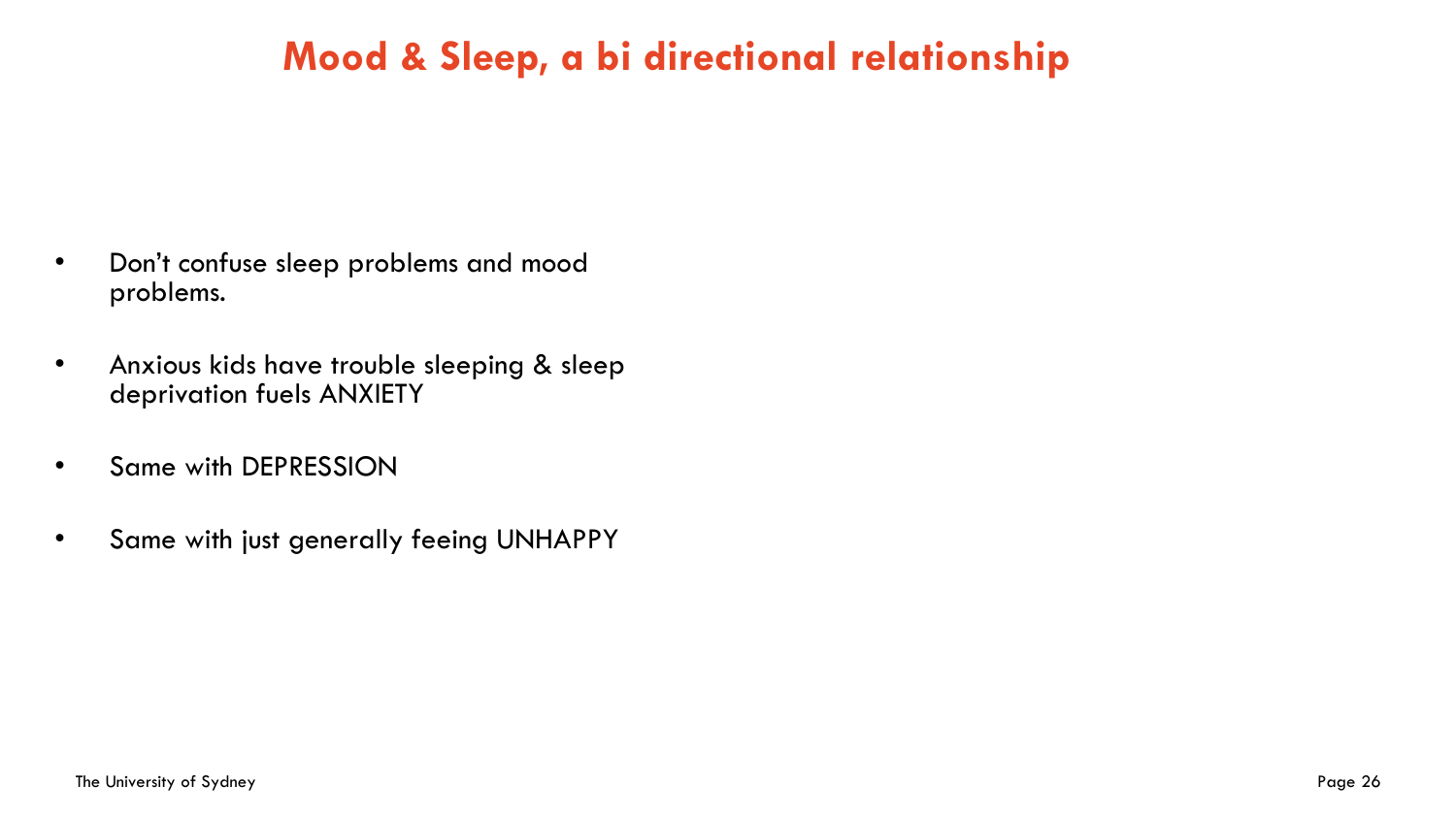# **But this relationship can be unexpectedly confusing**

- So most mood disordered teens are tired & most tired teens are moody
- BUT, often, when a teen is diagnosed with a mood/psychological problem, their sleep issues are usually "forgotten"
- So, don't be fooled. Remember to ask about sleep when a student is unhappy, grumpy or anxious…and maybe chat to parents as well
- 2nd case illustrates this confusion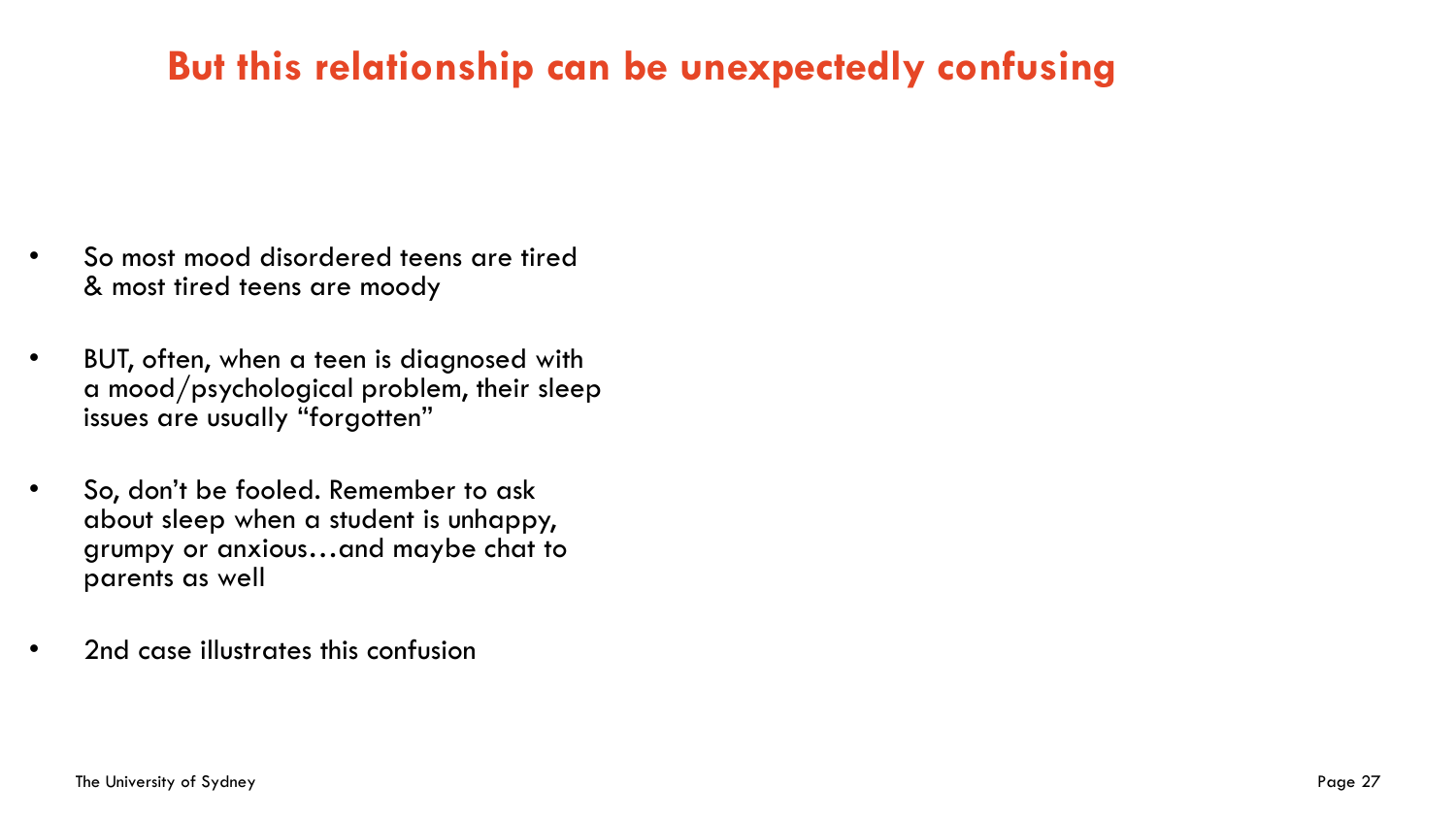# **Resilience in the face of stress**

- o Assessed US students at a stressful time (college entrance).
- o Measured sleep time, & genetic risk of Depression.
- o Those with inadequate sleep & genetic depression risk, became clinically depressed at college entry time
- o Those with genetic risk of depression & adequate sleep did NOT become depressed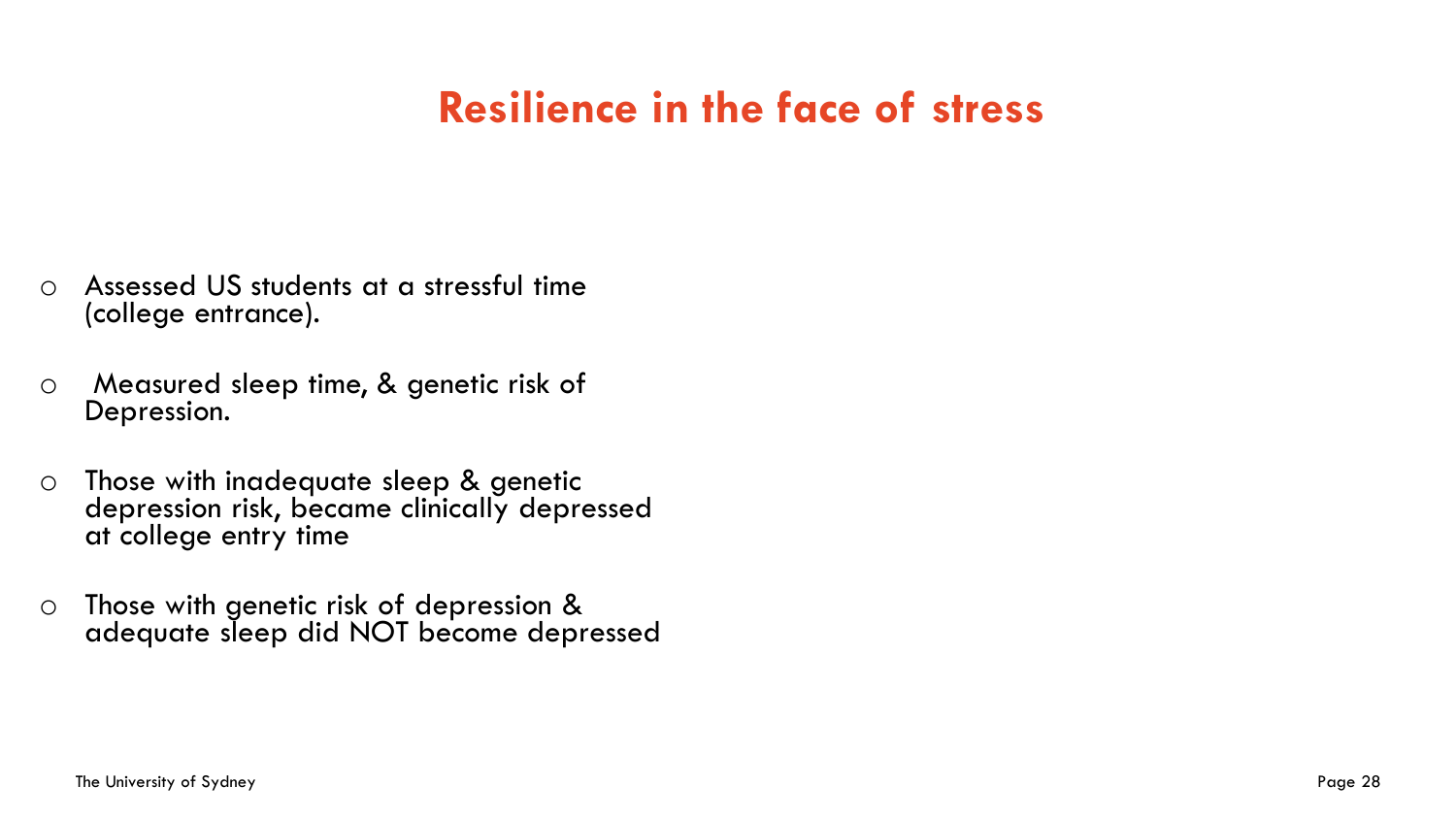# **A toxic mix, but good sleep helps u cope**

- $\circ$  Sleep deprivation  $+$  genetic tendency to depression or anxiety  $+$  stress  $=$ disaster/crisis of NON COPING
- $\circ$  Stress + genetics are unavoidable. Psychological problems can be fiendishly difficult to treat
- o BUT, sleep can be trained/fixed
- o THEN, good sleep provides resilience & mood protection in the face of stress, so one COPES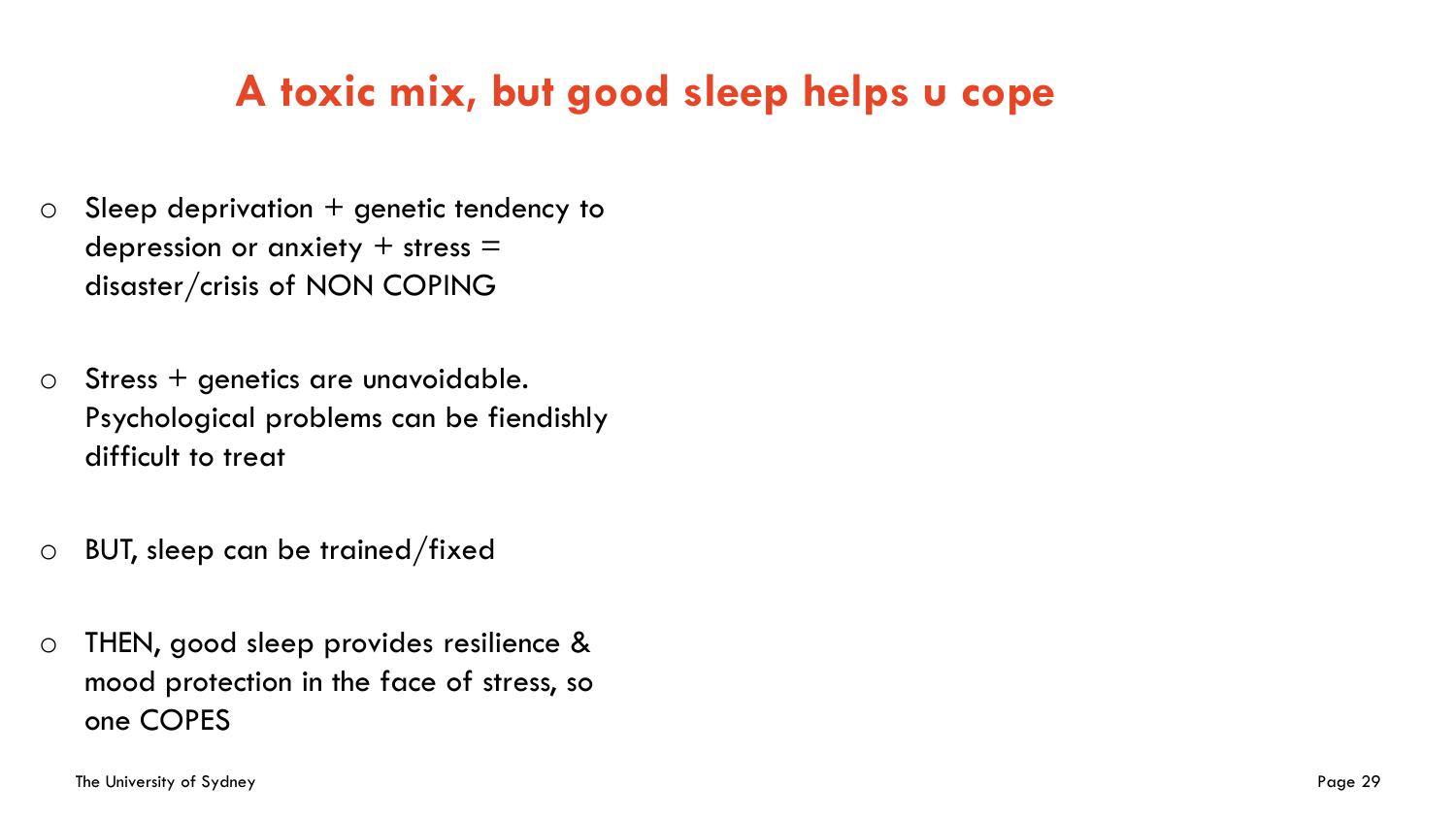- o BINGE WATCHING Netflix
- o Scrolling AIMLESSLY on FB, Instagram, snapchat
- o Up until 1-2 am
- o TOLL on schoolwork, UNPRODUCTIVE
- o NEGATIVE about school
- o Don't often see family
- o Can't get to sleep earlier
- o Weekends sleeps 5am-3pm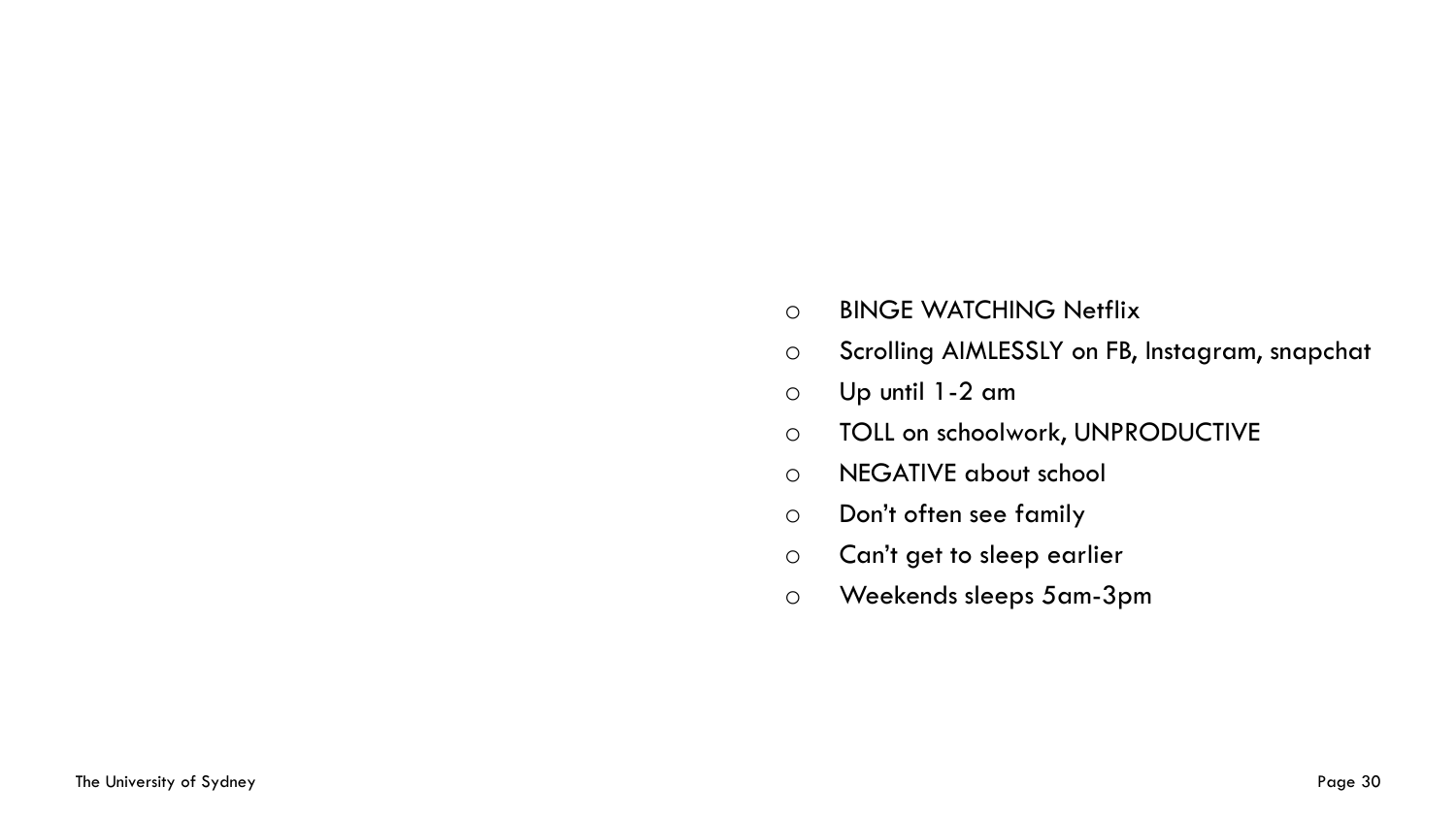# **Monique 6 weeks later**

- o Much happier
- o Easier to wake up. Not late for school
- o More alert, and productive at school
- o Homework & study quicker & more efficient. Shares her Dad's office
- o Dad no longer angry (has rediscovered his lost daughter)
- o Has dinner with the family
- o Discovered this thing called brunch
- o Decided she wants to be a doctor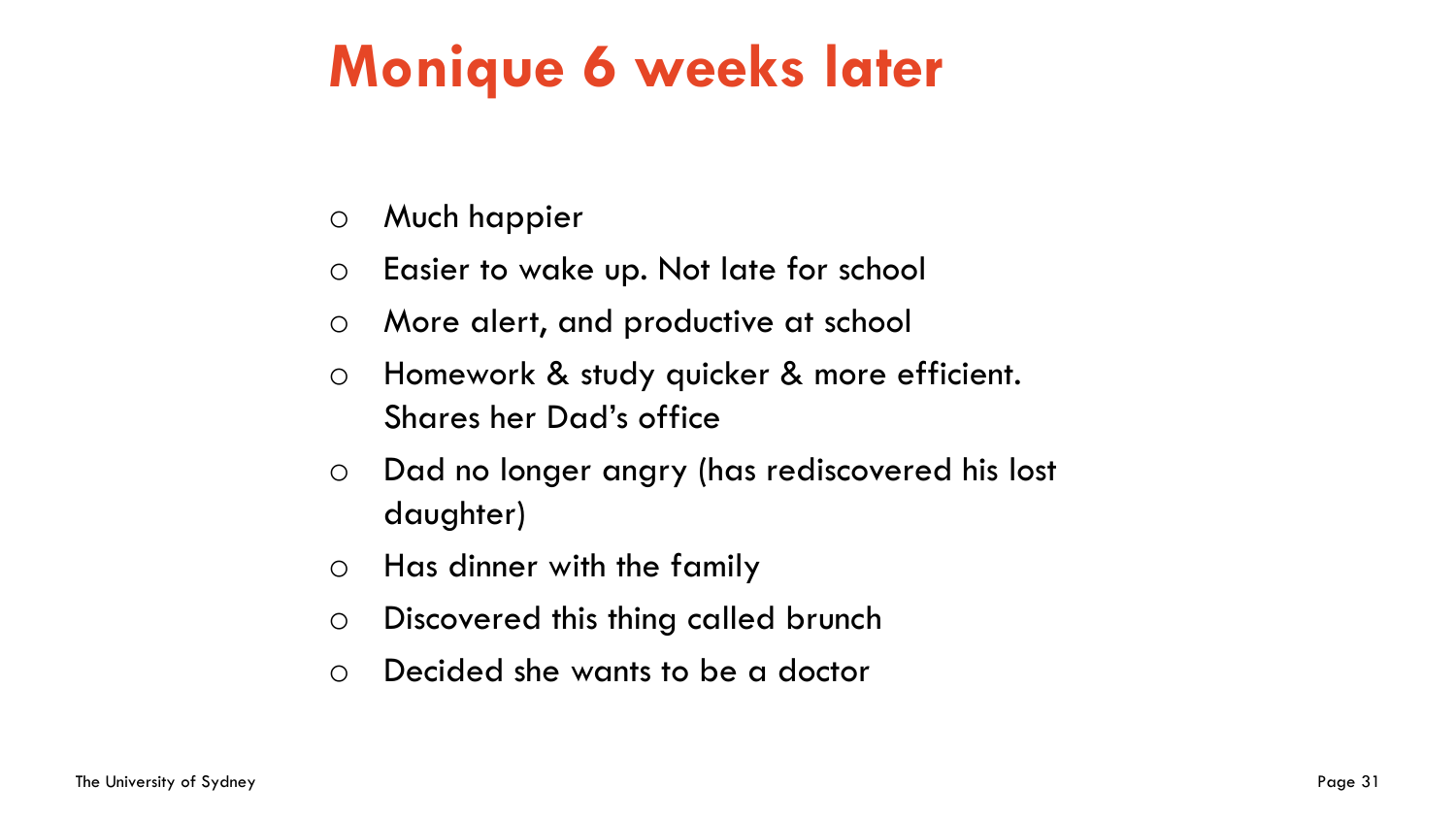# **So what are the sleep problems ? The "won't sleepers" & the "can't sleepers"**

- o Voluntary sleep restriction….can get to sleep but don't
- o Delayed Sleep Phase Disorder-late body clock …"can't sleep" at normal bed time. Can sleep if they go to bed late. Get great benefit from late school start times
- o Conditioned Insomnia-screens & other non sleep activities "train" the brain to be awake in bed
- o Psychological insomnia…sleep onset is delayed by anxiety, low moods & so on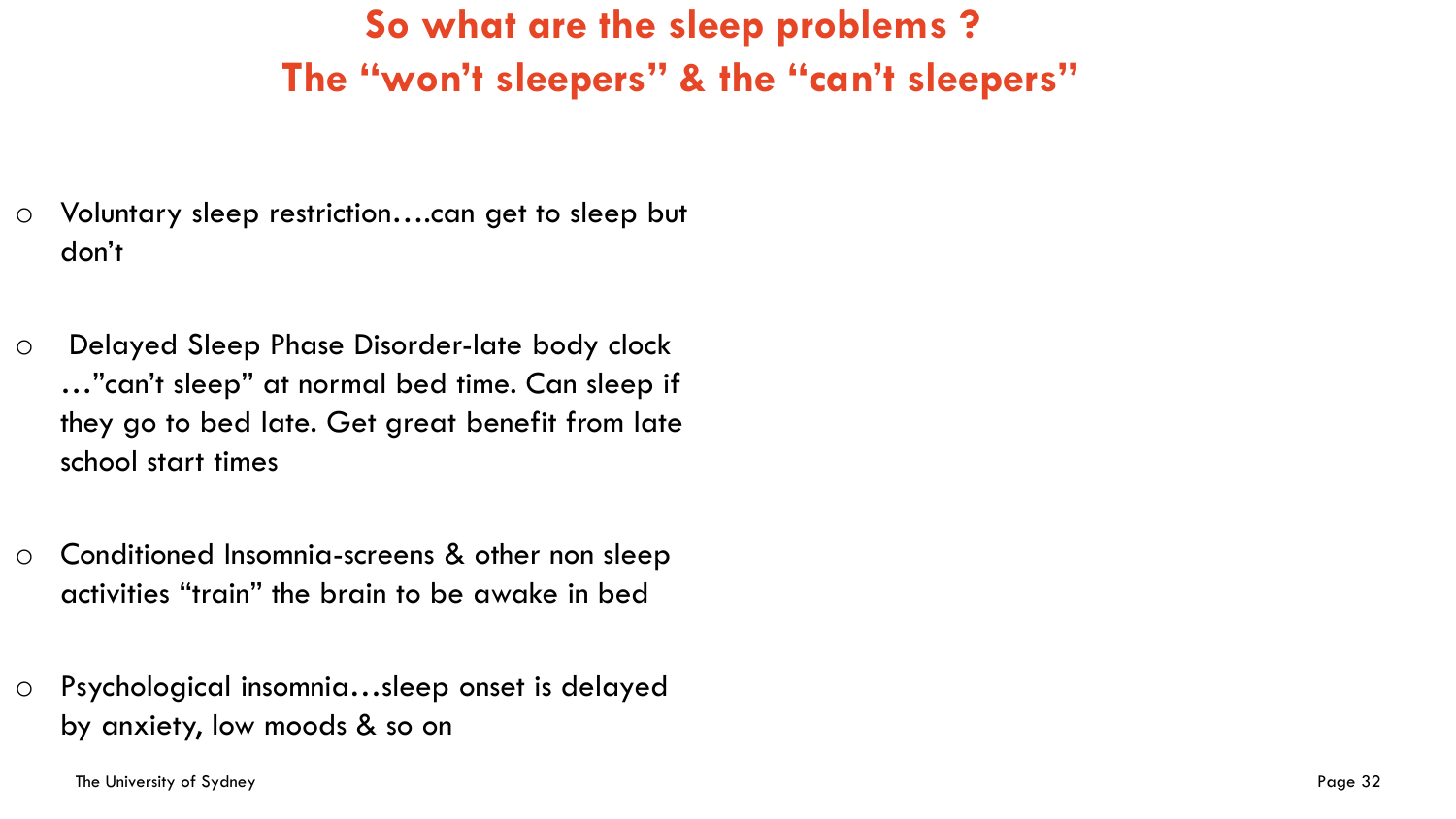# **The disconnect between science & society**

- o Real life drop off from 9-7.5 hours
- o Science says sleep need is constant at around 9 hours from 12-18 years of age
- o This is a "hard sell" to teens. "What, you mean at 16 I should go to sleep at the same time as my 13 yr old brother-you must be dreaming!!"
- o Educationalists fit with the social norm, not the scientific norm, by increasing study & homework thru high school years which then reduces sleep opportunity

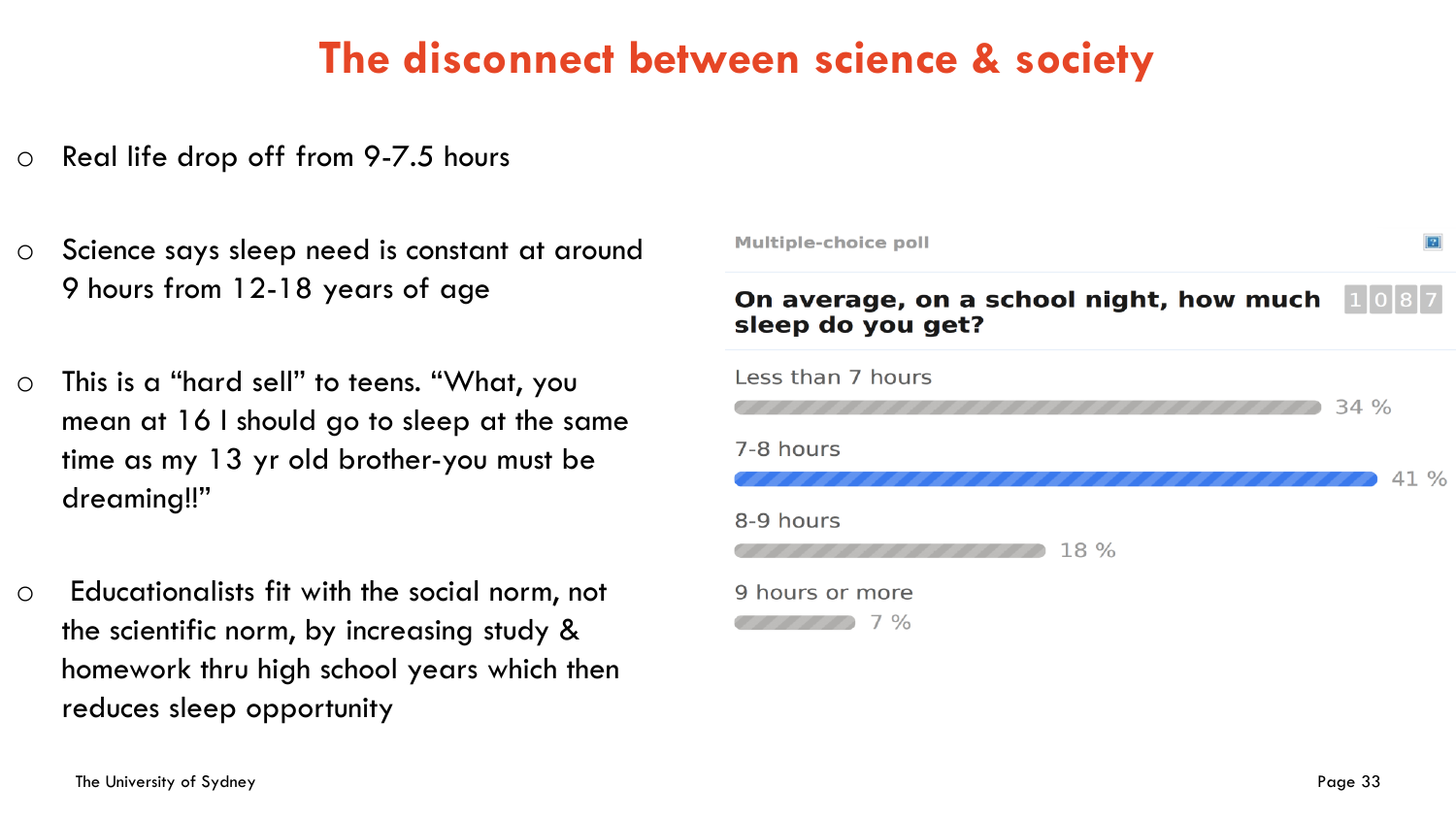### **Late body clocks & social jet lag**

o Inverted sleepiness-Social jetlag

- o Full of beans, wide awake & "wired" late at night. So they CAN'T sleep at a normal bed time. Because they are so awake, they are more likely to use screens, which further delays their already late body clocks via the blue light effect
- o Lethargic & cranky first thing in the mornings. Can't get out of bed. Slow to dress & breakfast. May be late for school. This morning lethargy is called "SLEEP INERTIA"
- o So the teen body clock is misaligned with school scheduling. Late school starting times, as legislated in many US states
- o So this is how we all feel with bad jet lag, except in late body clock kids it is chronic- so called social jetlag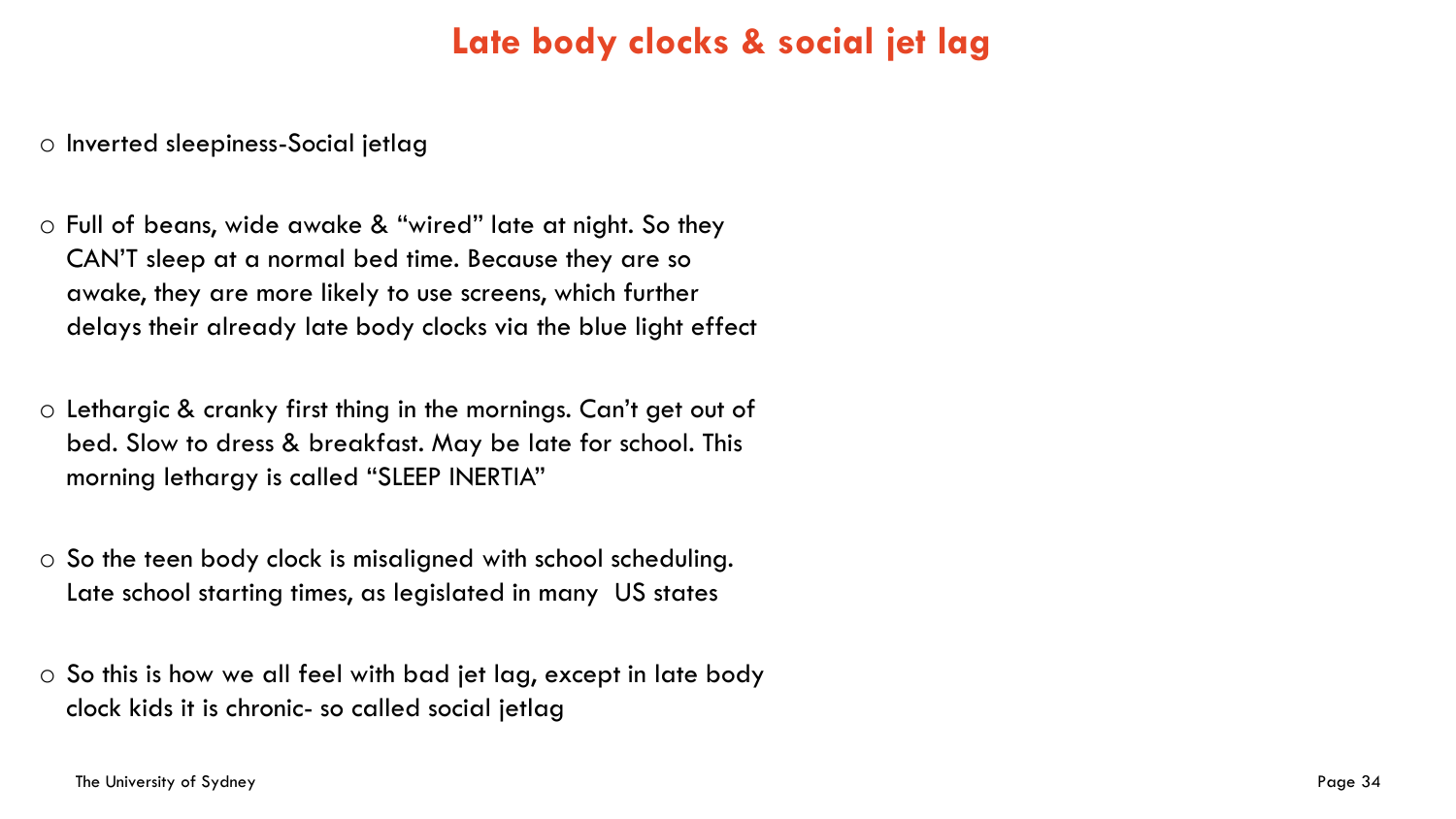### **Treatment-1 st step-detection-the 2 "red flag" questions**

- o Sometimes tired body language is obvious.
- o Is there evidence of classroom inattention, disengagement, academic under performance, tired body language, or moodiness. THIS IS THE OPPORTUNITY FOR SCHOOL INVOLVEMENT.
- o Big weekend sleep ins. This is "catch up" sleep which is proportionate to weeknight insufficient sleep or the so called "sleep debt"
- o Very difficult or "impossible" to get out of bed on school mornings. Leads to family disputes and school lateness. Slowness to get moving is called "sleep inertia"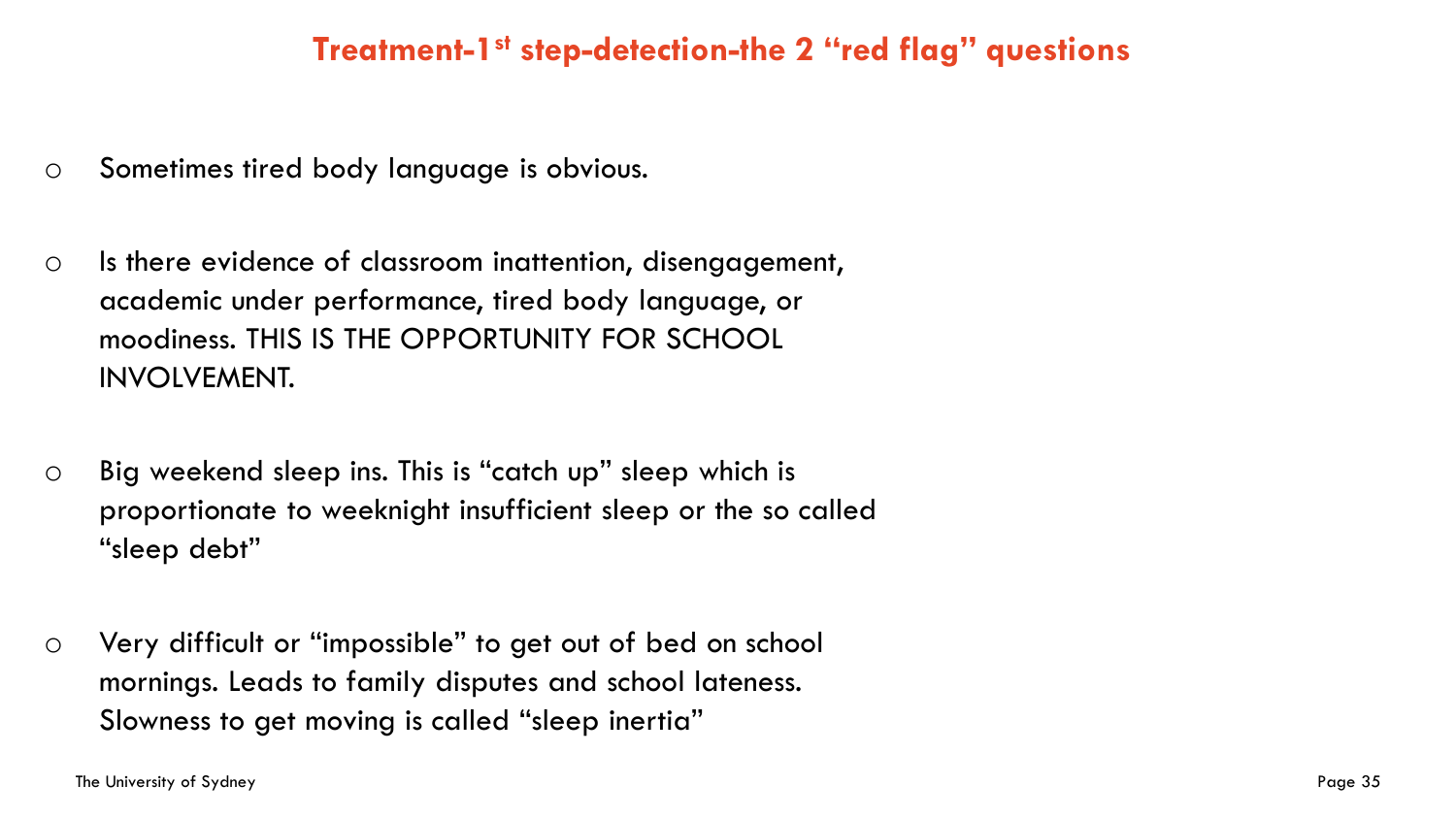# **"Sleep Matters" @ Brisbane Boys Grammar**

- o Initial sleep health program for athletes, based on NBA data, then integrated to Student Wellbeing Curriculum
- o Partnership between school, students, & parents
- o Recognition of impact of "over scheduling" on sleep (including extra curricular activities)
- o Balancing homework & sleep needs, so sleep is not delayed
- o Undertaking a trial of late school start times to fit with teen body clocks
- o Teachers identifying tired, poorly engaged or inattentive students & flagging potential sleep issues to parents
- o Educators exhibiting good digital role modelling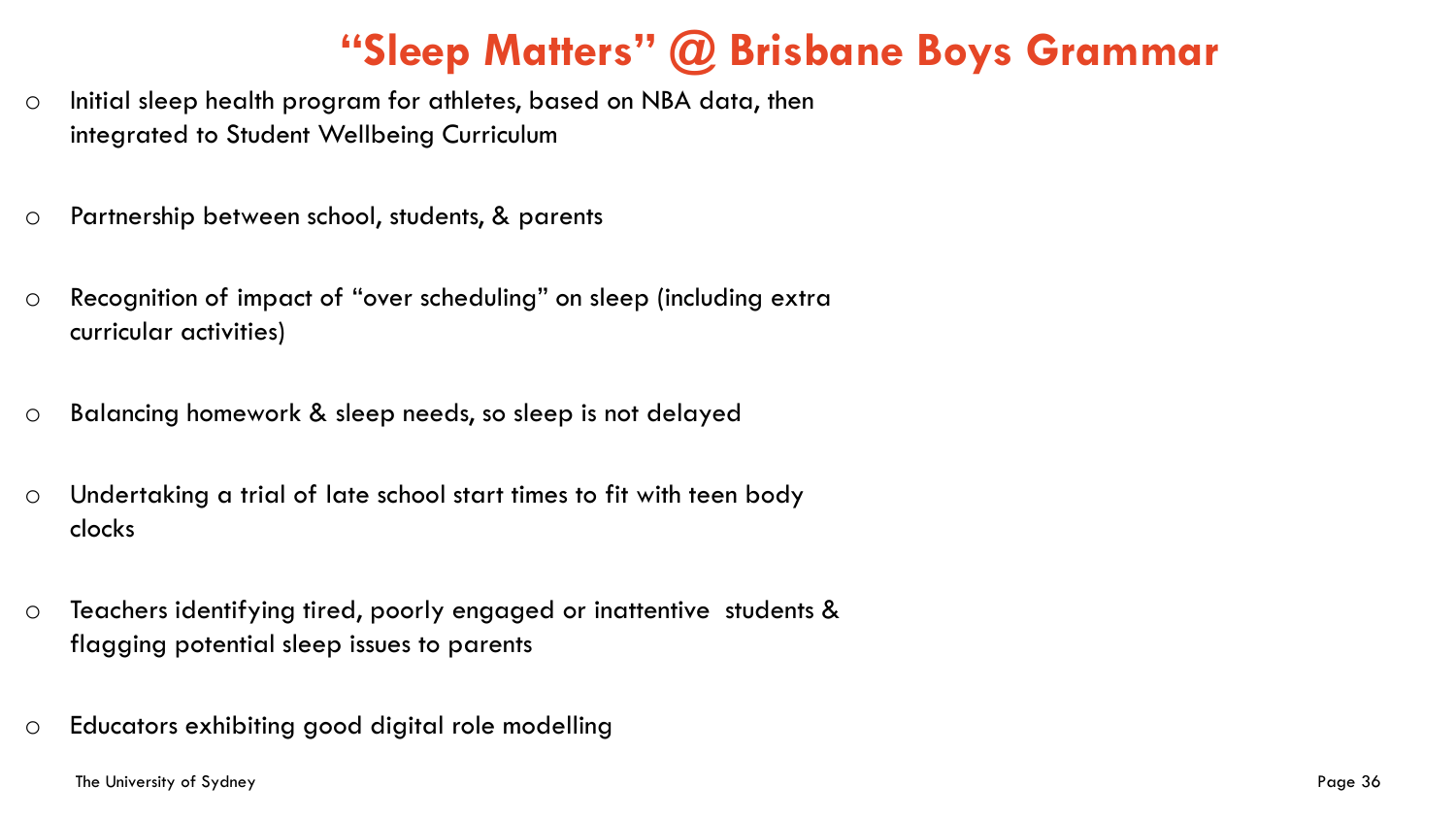### **Barriers to treatment-"Selling Sleep" to teens is tricky**

- o Sleep is not viewed as something precious needing protection, but more as an inconvenient interruption to their busy days
- o Thus sleep is not usually prioritised
- o Awake activities are much more fun
- o There is "no time" to sleep for busy-bee teens
- o Sleep deprivation is "normalised", so most tired teens don't think it is a problem
- o Sleep is not sexy or cool
- o "Selling" healthy sleep to COUNSELLORS, TEACHERS & PARENTS is easier than selling sleep to students

The University of Sydney Page 37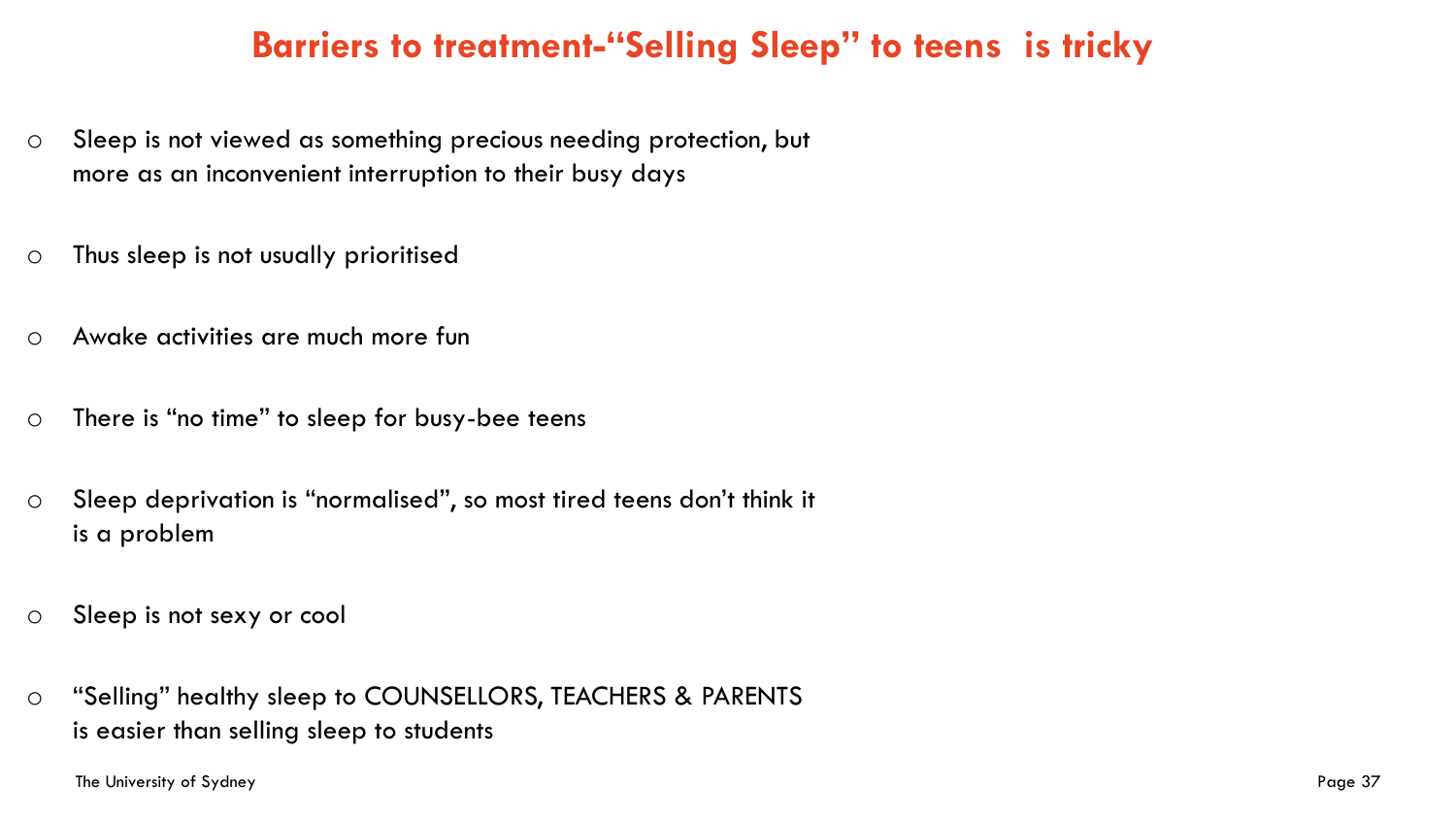### **Specific treatment strategies for YOU to employ**

o When? The earlier the better. It only gets worse. Do not "wait & see". In upper high school it becomes really difficult !

o Teens usually won't manage their own sleep independently. Me educating them about sleep does not, in itself, improve sleep habits.

o SO LET'S START FIXING SLEEP. HERE ARE THE 7 STEPS.

1. Have a family meeting where parents put their cards on the table. "We think you are sleep deprived. We want to help you fix your sleep. "Your counsellor/teacher has noticed…….. Ask them what they think (this assesses their insight. Some tired teens don't realise they are sleep deprived). Try to figure out something that might motivate them to improve sleep eg better at sport, smarter, happier etc

2.Ask your teen for their suggestions. "What are you willing to change?" If you are getting pushback, "Agree to PICK JUST ONE of the strategies below".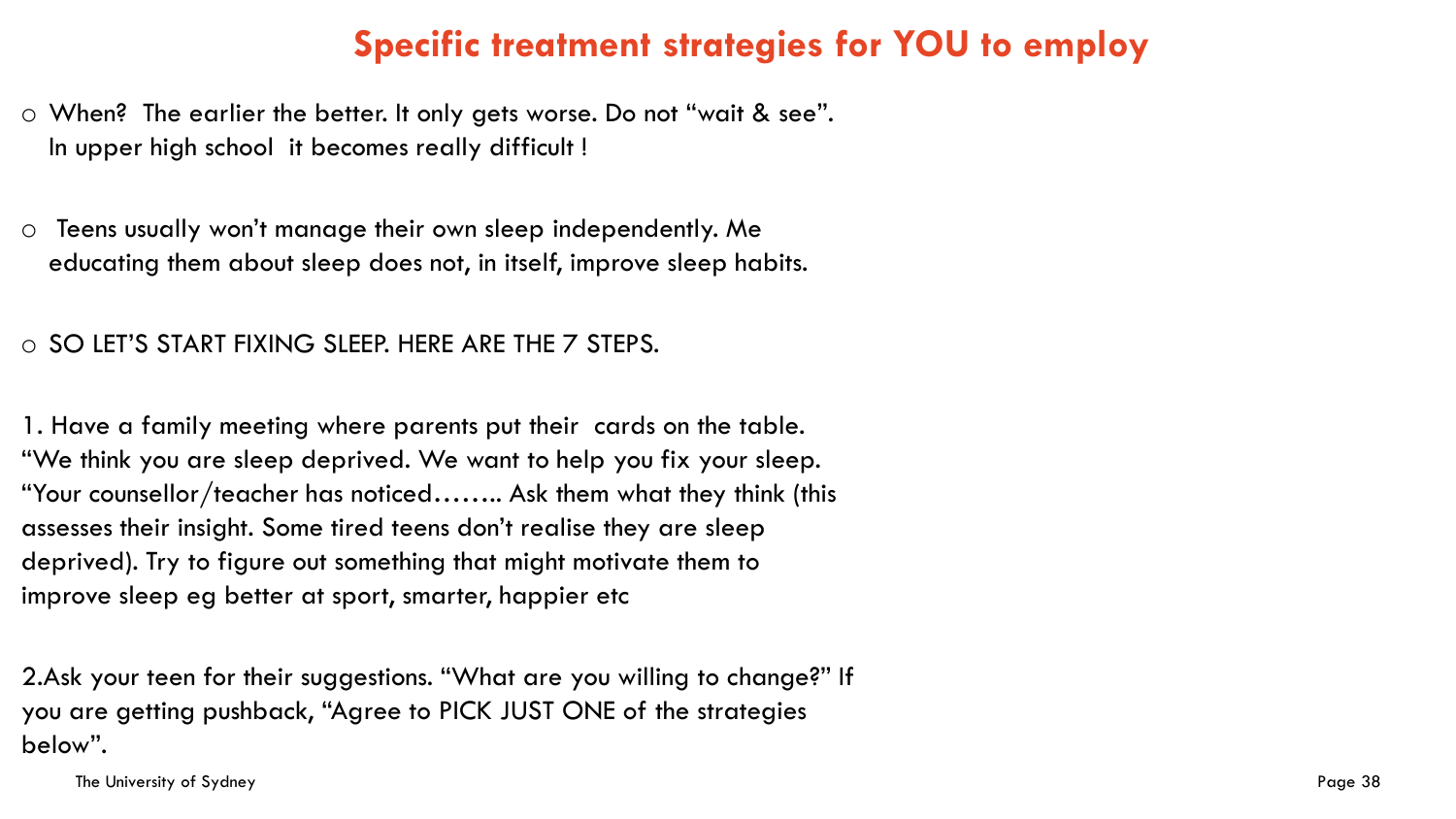### **Family treatment strategies for teen sleep**

3. Think of evening efficiencies & organisational strategies that help avoid bed time delays. Boys particularly are often hopeless evening organisers, so things happen slowly. Maybe a timetable to avoid bedtime delay, an earlier dinner. This becomes your contribution!

4. Use the bed for sleep only (avoid conditioned arousal).

5. Agree on a reasonable school night bedtime. IDEAL WORLD says 9 hours, REAL WORLD, maybe 8 hours in upper high school . COMPROMISE is often the key

6. Electronic "BEDROOM CLEANOUT" 1 hour b4 bed. This will be a very unpopular suggestion. May need a compromise & progress slowly to overcome FOMO & FOSO. "Brain hacking" is a real issue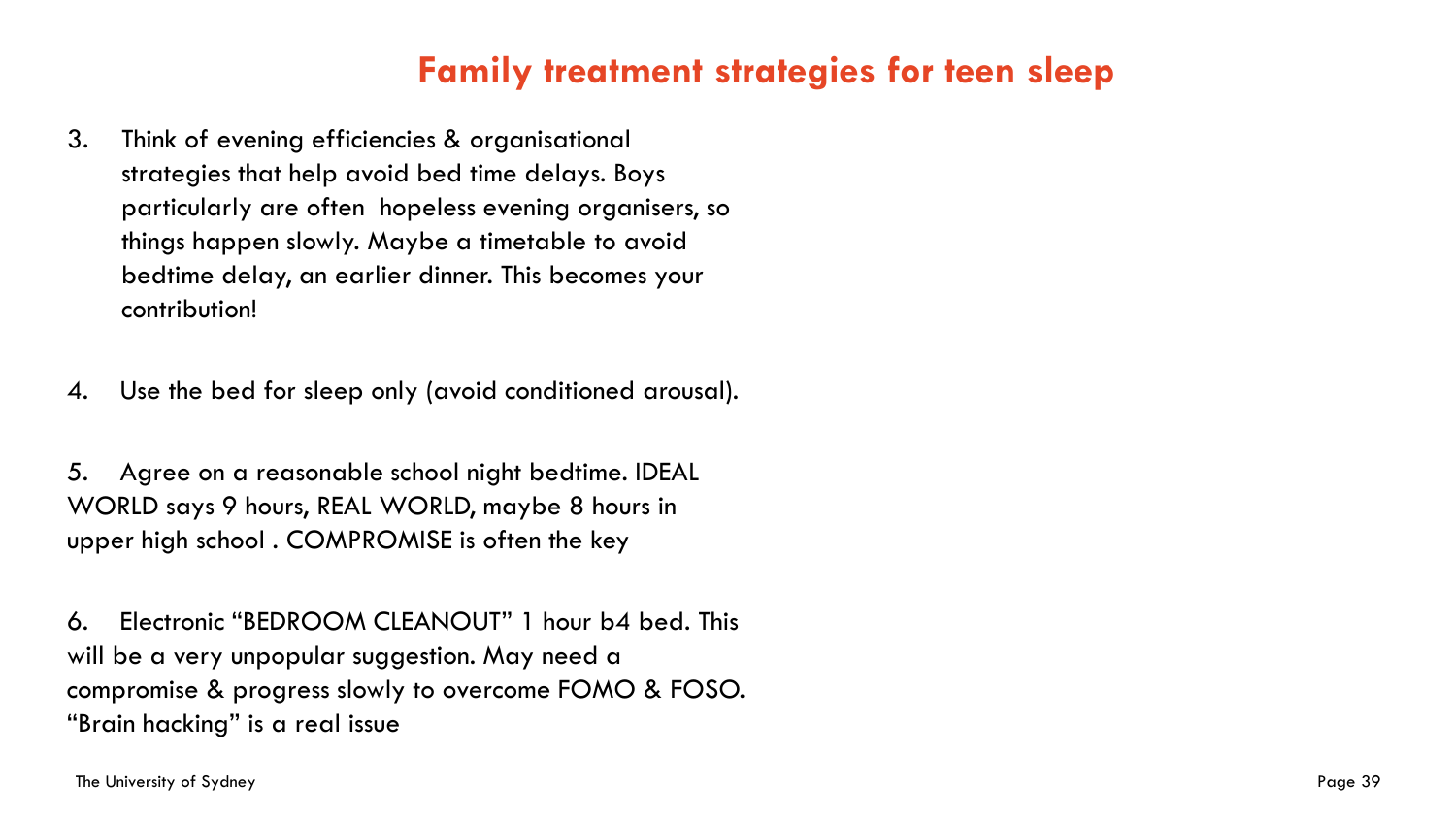# **Brain re training takes time so be patient**

### 7. PRE BED ROUTINE

- $\circ$  30-45 minutes
- o Relaxing, enjoyable, excludes school work and screens so provides a buffer between business & sleep
- o Acts as CBT
- o Sets up sleep onset associations, like Pavlov did with his dogs
- o Gradually abolishes conditioned arousal
- o Hot bath, reading, chilled music-"sleep playlist", snack & drink
- o Same time & same sequence each night
- o Do all this out of bed. Bed=darkness=sleep
- The University of Sydney Page 40 o Does not work overnight. Takes 6 weeks for the teen brain to associate PBR with sleep.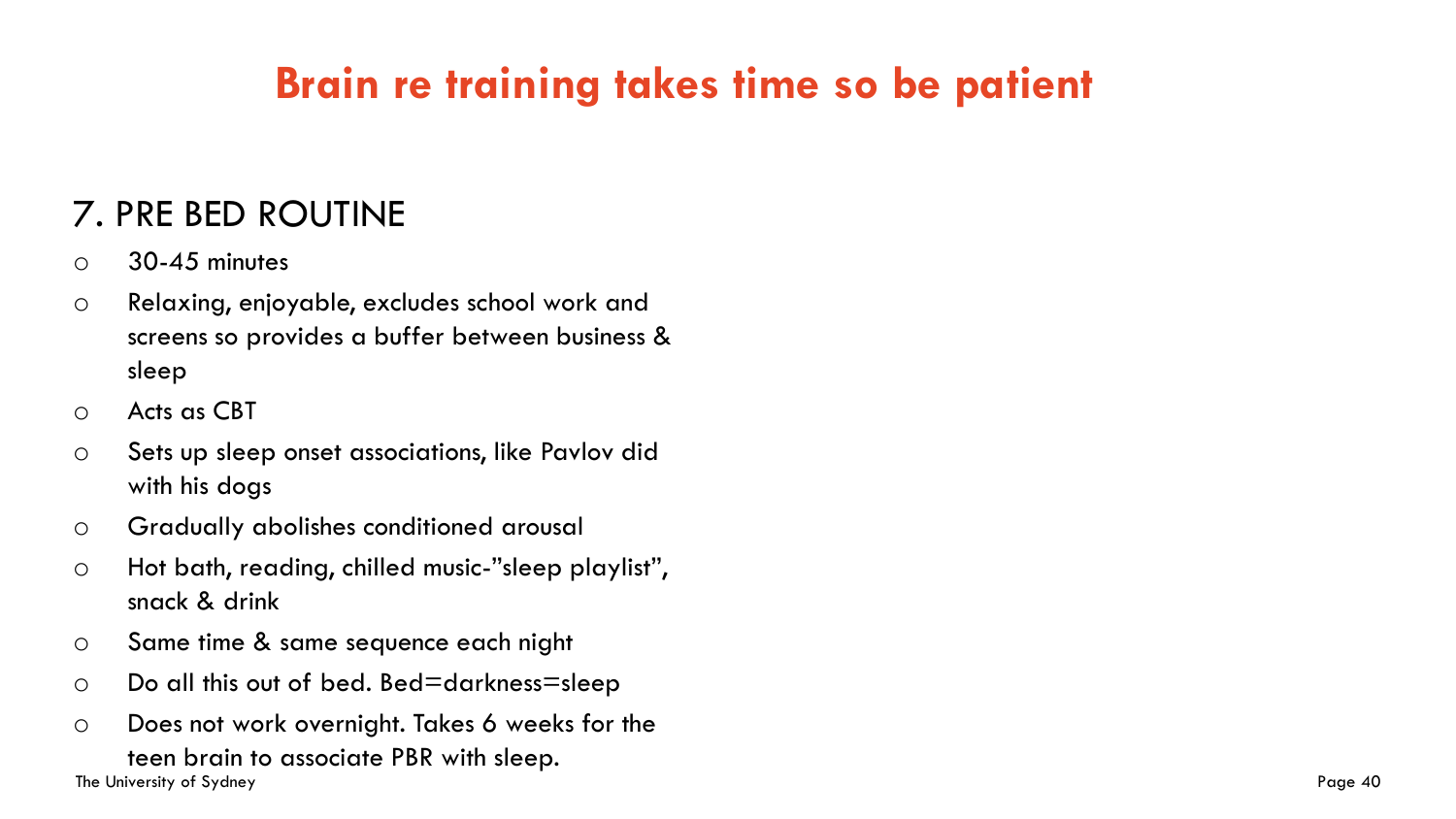# **Rowan, the boy who said "no, no, and no" & "I don't care about my testicles"**



- o 16 years old
- o Lots of nocturnal gaming
- o Late for school or not at school
- o "Can't get him out of bed in the mornings"
- o No full school days last 2.5 years
- o Shoots hoops after school
- o Trialled 7 antidepressants over 3 years with NO improvement
- o "You're not depressed, you are ecstatic because you are living the dream"
- o "But I might get depressed if I have to go back to school"
- o "We need to talk about limiting screen time, either by agreement or force"
- o The testicle talk didn't work !
- The University of Sydney Page 41 and the University of Sydney Page 41 and the University of Sydney Page 41 o "I couldn't do that to him" ROADBLOCK. Call Amanda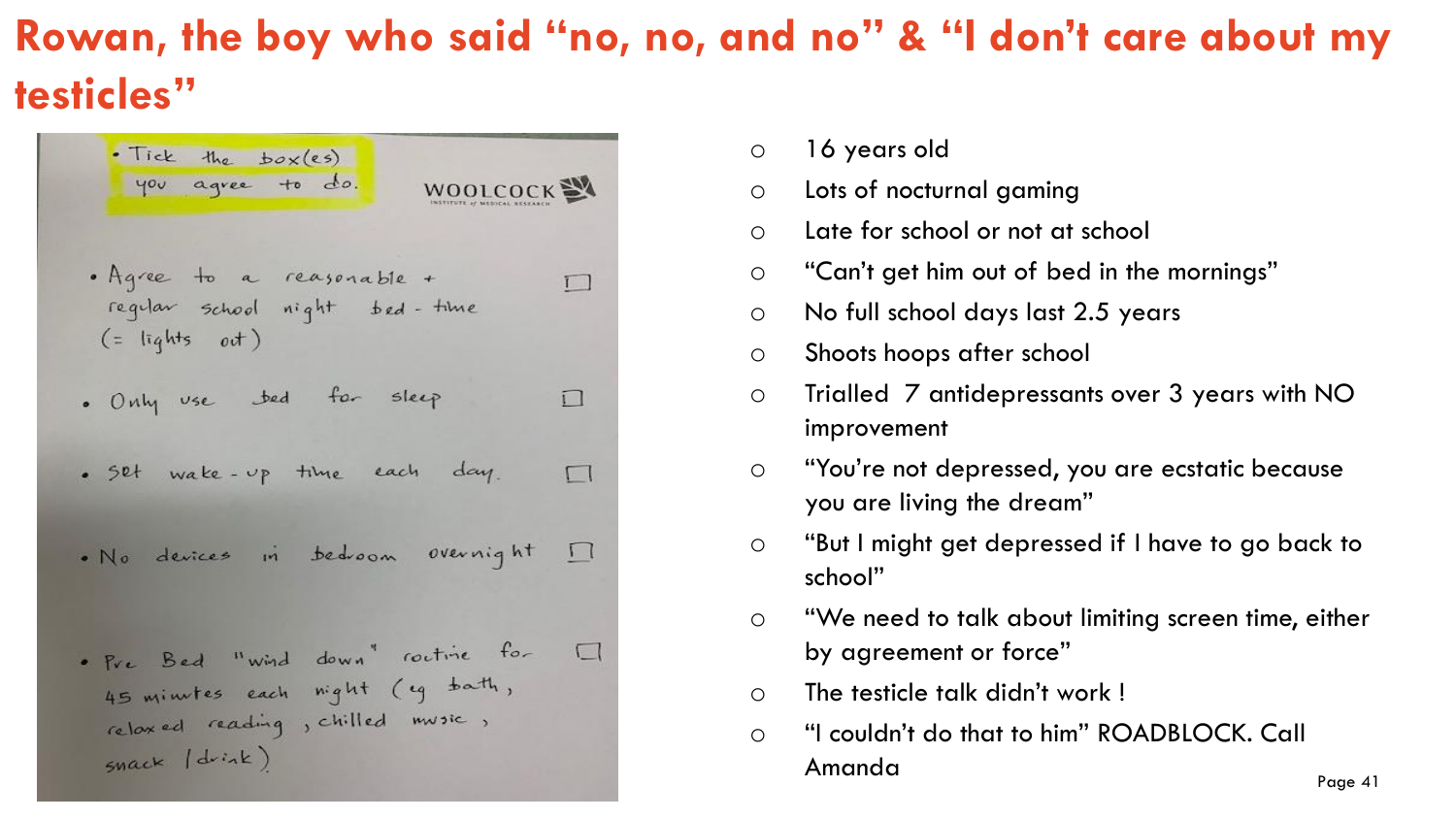# **Other digital strategies**

- o Multi tasking doesn't work
- o Don't mix school & social screen activities…20 mins to cognitively reset
- $\circ$  Ideally do homework/study first, then leisure screen stuff second
- o Evening computer activity, both school & social, best undertaken in a common area, such as dining/living room, rather than the teen bedroom
- o Be a good digital role model
- o Have a family "digital sabbath". One weekend day a month. Helps overcome FOMO & FOSO. Helps engagement in family activities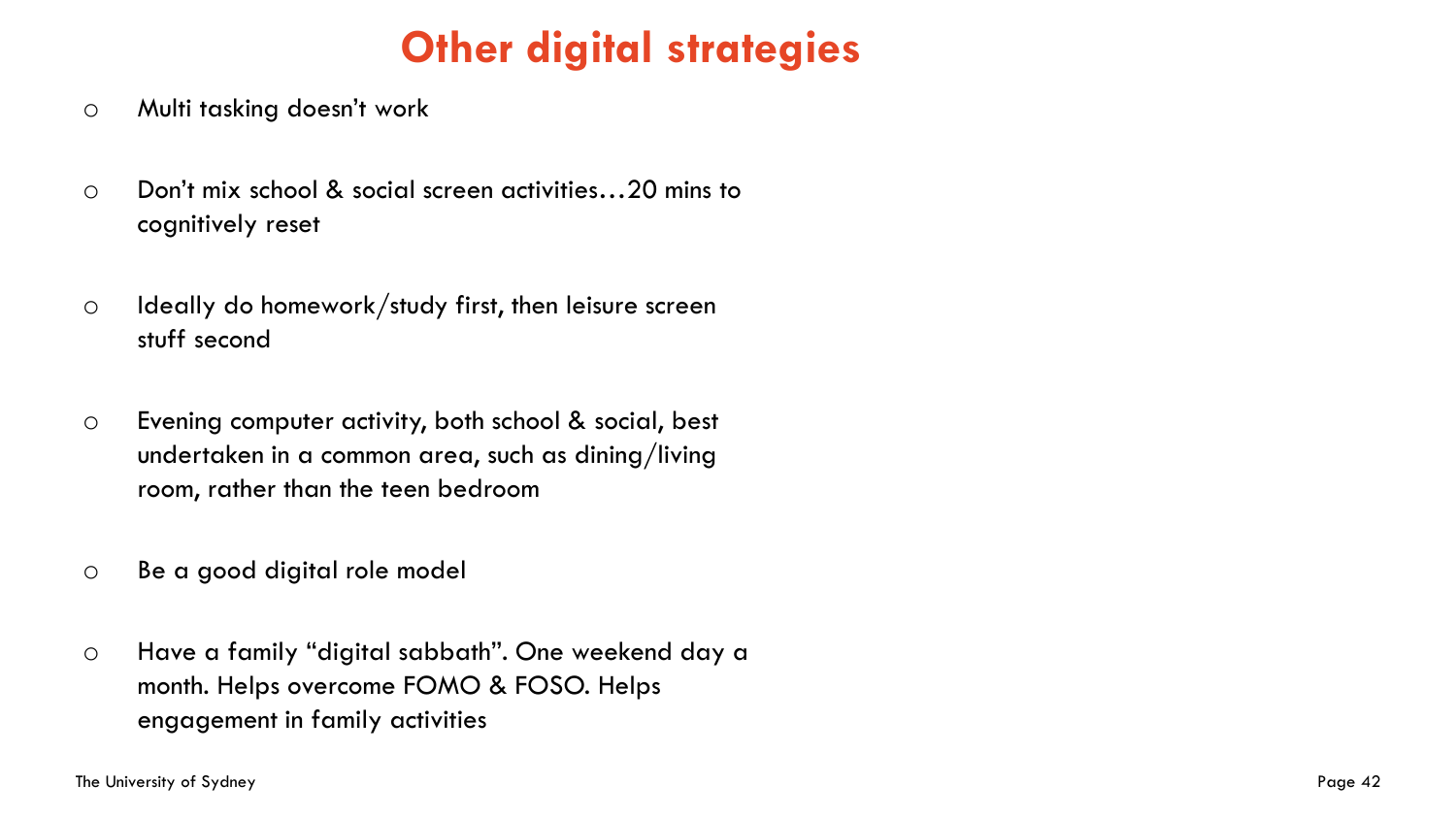### **Night time screen management is often difficult**

- o As with Rowan, parents may feel DISEMPOWERED ie they know what SHOULD be done but can't do it. So they may get "stuck" at this point in the "best friend" vs "best interest" vs "teen need for independence" conundrum
- $\circ$  If above cannot be achieved, by mutual agreement, the next step is "parent determined electronic control". They may need your support to take this step
- o Family Zone places limits on timing & type of electronic activities. Sometimes just the discussion of acquiring a screen limiting device is enough to change nocturnal screen habits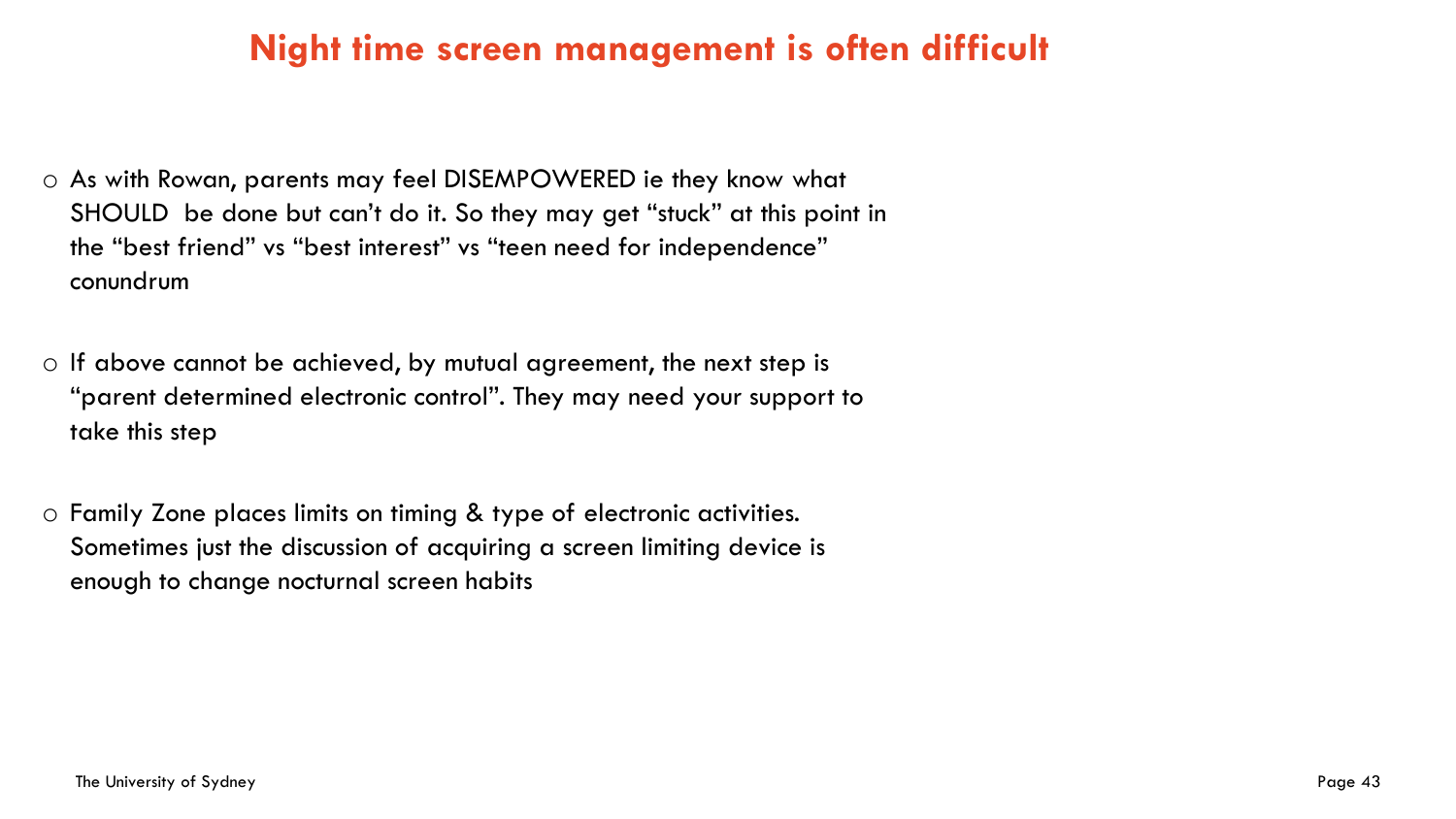### **The 5 reasons that home treatment may fail**

- Low motivation to change
- Poor insight
- Parental disempowerment
- Very delayed body clock
- Overwhelming psychological issues
- Then come visit me  $@$  SleepShack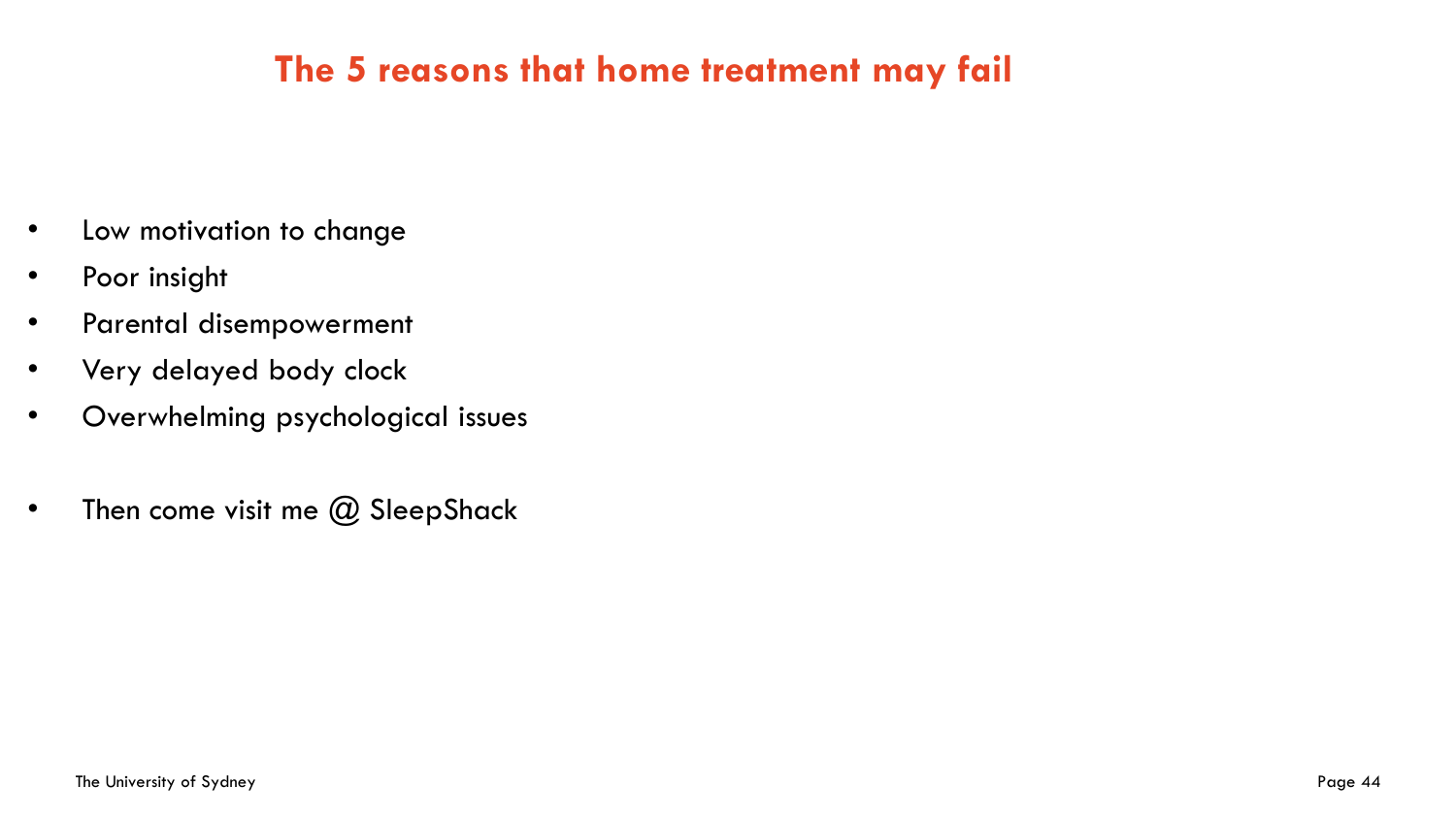### **Online diagnosis & treatment via SleepShack-10-18 years**

- o Replicates face to face consultation for families who don't live in Sydney.
- o Diagnoses and individually treats sleep deprivation
- o Circadian-body clock treatment
- o Behavioural treatment
- o Environmental treatment
- o Psychological Treatment
- o Drug free
- $\circ$  Read more  $\circled{a}$  SleepShack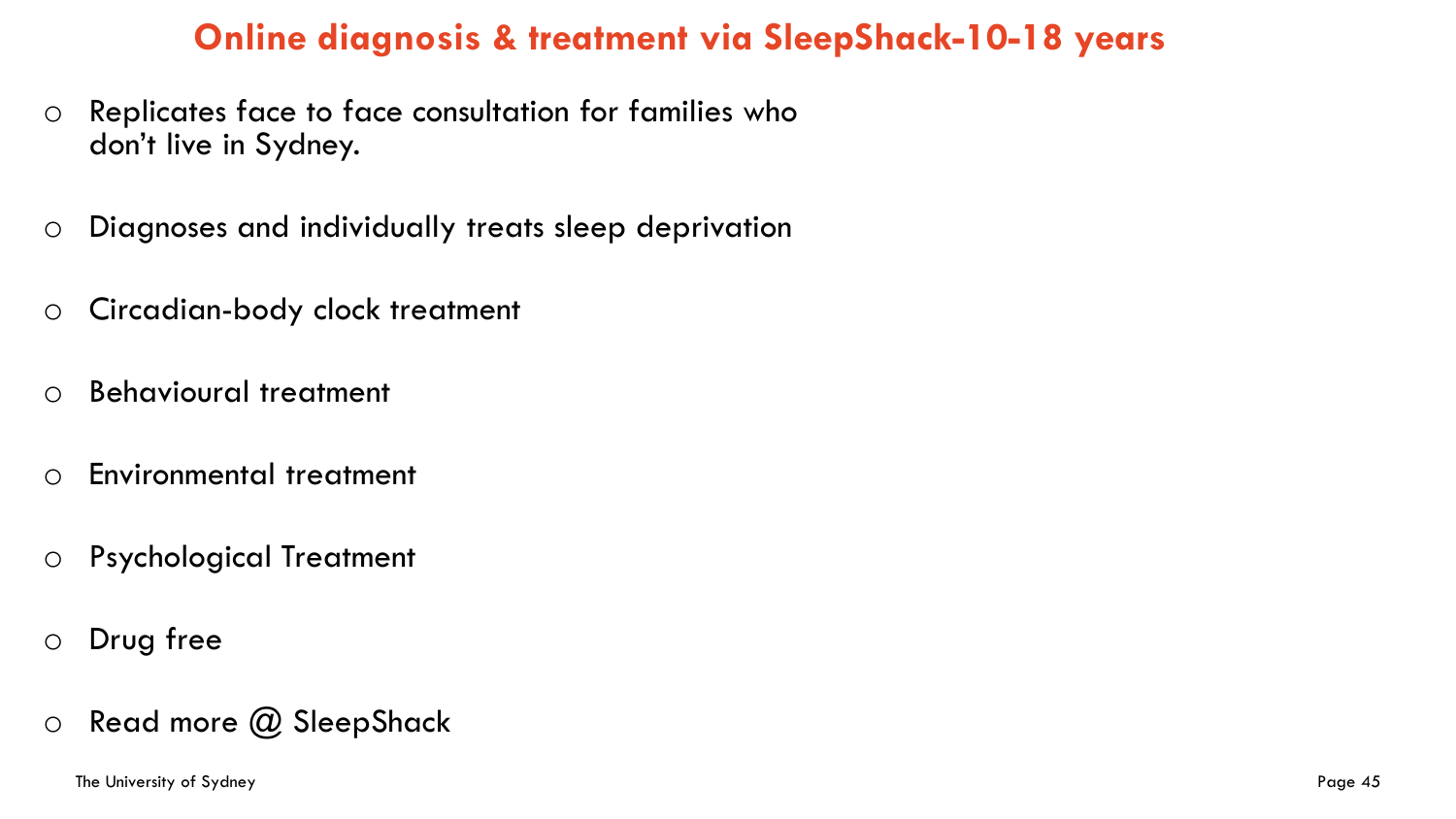## **Resources**

- o Online Sleep Treatment (10-18 years) (sleepshack.com.au)
- o In School Sleep Health Seminars & Workshops Australia wide (thesleepconnection.com.au)
- o Adolescent Sleep Clinic, Glebe (Woolcock.org.au) ph 0423523840
- o "Nurturing Young Minds"

 $\frac{1}{2}$